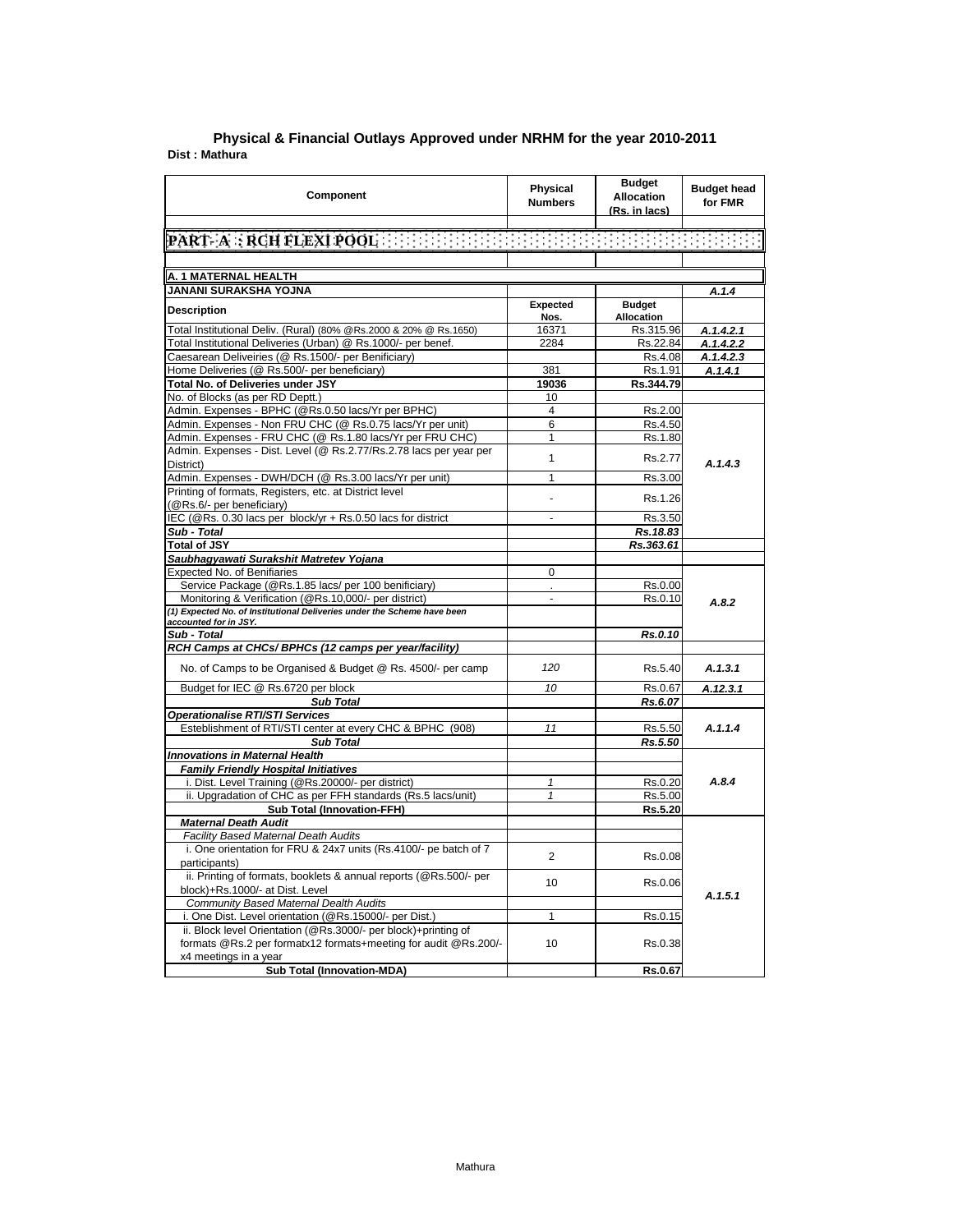| <b>Pregnant Women &amp; Child Tracking</b><br>i. Orientation Workshop<br>(a) At Dist. Level<br>Rs.0.24<br>1<br>(b) At Block Level @ Rs.6500/- block<br>Rs.0.65<br>10<br>ii. Printing of formats (730 format/block @Rs.2 per format)<br>7300<br>Rs.0.15<br>Sub Total (Innovation-Preg. Women & child tracking)<br>Rs.1.03<br>Strengthening of Sub Centers Accridited under JSY<br>Dissemination meeting in the District @ Rs 5000/-<br>Rs.0.05<br>1<br>Upgradation of Sub Centre in Dist (From State Level)<br>25<br>Rs.0.00<br>Sub Total (Innovation-S.C. Accridited under JSY))<br><b>Rs.0.05</b><br>Sub Total (Innovation in Maternal Health)<br>Rs.6.96<br>Sub-Total (Maternal Health)<br>Rs.382.24<br>A.2 CHILD HEALTH<br><b>Comprehensive Child Survival Programme (CCSP)</b><br>CCSP Training - FBNC (in 1st & 2nd phase districts only)<br>Training Site - District Women Hospital<br><b>Expected No. of Participants</b><br>48<br>No. of Batches to be Organised and Budget @ Rs.12,000 per Batch<br>8<br>Rs.0.96<br>No. of Batches to be Supervised and Budget @ Rs.3,200 per Batch<br>2<br>Rs.0.06<br>Sub - Total<br>Rs.1.024<br>Training at Medical College under CCSP Prog<br>Support staff to Medical Collage<br>Rs.0.00<br>Physicians training/F-IMNCI<br>Rs.0.00<br>Rs.0.00<br><b>Sub Total</b><br><b>CCSP Training - NSSK (in 3rd phase districts only)</b><br>Training Site - District Women Hospital<br>Expected No. of Participants<br>No. of Batches to be Organised and Budget @ Rs.38,500 per Batch<br>Rs.0.00<br>0<br>No. of Batches to be Supervised and Budget @ Rs.3,500 per Batch<br>0<br>Rs.0.00<br>Sub - Total<br>Rs.0.00<br>CCSP Training of ASHAs, ANMs, LHVs - (1st & 2nd Phase<br>Districts)<br>Expected No. of Participants (approx. 24 per batch)<br>0<br>No. of Batches to be Organised and Budget @ Rs.1,65,000 per Batch<br>0<br>Rs.0.00<br>0<br>No. of Batches of ToT and Budget @ Rs.2,39,000 per Batch<br>Rs.0.00<br>Sub - Total<br><b>Rs.0.00</b><br>CCSP Training of ASHAs, ANMs, LHVs - (3rd Phase Districts)<br>Expected No. of Participants (approx. 24 per batch)<br>900<br>No. of Batches to be Organised and Budget @ Rs.1,65,000 per Batch<br>Rs.59.40<br>36<br>No. of Batches of ToT and Budget @ Rs.2,39,000 per Batch<br>1<br>Rs.2.39<br>Rs.61.790<br>Sub - Total<br><b>CCSP Training of Supervisors (in 1st &amp; 2nd phase districts</b><br>only)<br>No. of Batches (16 participants) to be Organised and Budget @<br>7<br>Rs.1.715<br>Rs.24,500 per Batch<br>No. of Batches to be Supervised and Budget for Observer Visit @<br>2<br>Rs.0.06<br>Rs.3,200 per Batch<br>Sub - Total<br>Rs.1.779<br><b>Site Stregthening</b><br>Strengthening of FBNC/NSSK Site (@ Rs.30,000/- per site)<br>1<br>Rs.0.30<br>Strengthening of CCSP Training Site (@ Rs.2,33,500/- per site)<br>$\mathbf{1}$<br>Rs.2.34<br><b>Sub Total</b><br>Rs.2.64<br>Establishment, Operationalisation & Construction of SNCU<br>Establishment and Operating Exp. Of old SNCU in 7 Dist. @Rs.25<br>0<br>Rs.0.0<br>lacs<br>Construction of of new SNCU in 5 Dist. (@Rs.30 lacs)<br>0<br>Rs.0.0<br>Sub - Total<br>Rs.0.0 | Component                                 | <b>Budget</b><br><b>Physical</b><br><b>Allocation</b><br><b>Numbers</b><br>(Rs. in lacs) | <b>Budget head</b><br>for FMR |
|------------------------------------------------------------------------------------------------------------------------------------------------------------------------------------------------------------------------------------------------------------------------------------------------------------------------------------------------------------------------------------------------------------------------------------------------------------------------------------------------------------------------------------------------------------------------------------------------------------------------------------------------------------------------------------------------------------------------------------------------------------------------------------------------------------------------------------------------------------------------------------------------------------------------------------------------------------------------------------------------------------------------------------------------------------------------------------------------------------------------------------------------------------------------------------------------------------------------------------------------------------------------------------------------------------------------------------------------------------------------------------------------------------------------------------------------------------------------------------------------------------------------------------------------------------------------------------------------------------------------------------------------------------------------------------------------------------------------------------------------------------------------------------------------------------------------------------------------------------------------------------------------------------------------------------------------------------------------------------------------------------------------------------------------------------------------------------------------------------------------------------------------------------------------------------------------------------------------------------------------------------------------------------------------------------------------------------------------------------------------------------------------------------------------------------------------------------------------------------------------------------------------------------------------------------------------------------------------------------------------------------------------------------------------------------------------------------------------------------------------------------------------------------------------------------------------------------------------------------------------------------------------------------------------------------------------------------------------------------------------------------------------------------------------------------------------------------------------------------------------------------------------|-------------------------------------------|------------------------------------------------------------------------------------------|-------------------------------|
|                                                                                                                                                                                                                                                                                                                                                                                                                                                                                                                                                                                                                                                                                                                                                                                                                                                                                                                                                                                                                                                                                                                                                                                                                                                                                                                                                                                                                                                                                                                                                                                                                                                                                                                                                                                                                                                                                                                                                                                                                                                                                                                                                                                                                                                                                                                                                                                                                                                                                                                                                                                                                                                                                                                                                                                                                                                                                                                                                                                                                                                                                                                                                |                                           |                                                                                          |                               |
|                                                                                                                                                                                                                                                                                                                                                                                                                                                                                                                                                                                                                                                                                                                                                                                                                                                                                                                                                                                                                                                                                                                                                                                                                                                                                                                                                                                                                                                                                                                                                                                                                                                                                                                                                                                                                                                                                                                                                                                                                                                                                                                                                                                                                                                                                                                                                                                                                                                                                                                                                                                                                                                                                                                                                                                                                                                                                                                                                                                                                                                                                                                                                |                                           |                                                                                          |                               |
|                                                                                                                                                                                                                                                                                                                                                                                                                                                                                                                                                                                                                                                                                                                                                                                                                                                                                                                                                                                                                                                                                                                                                                                                                                                                                                                                                                                                                                                                                                                                                                                                                                                                                                                                                                                                                                                                                                                                                                                                                                                                                                                                                                                                                                                                                                                                                                                                                                                                                                                                                                                                                                                                                                                                                                                                                                                                                                                                                                                                                                                                                                                                                |                                           |                                                                                          | A.10.3                        |
|                                                                                                                                                                                                                                                                                                                                                                                                                                                                                                                                                                                                                                                                                                                                                                                                                                                                                                                                                                                                                                                                                                                                                                                                                                                                                                                                                                                                                                                                                                                                                                                                                                                                                                                                                                                                                                                                                                                                                                                                                                                                                                                                                                                                                                                                                                                                                                                                                                                                                                                                                                                                                                                                                                                                                                                                                                                                                                                                                                                                                                                                                                                                                |                                           |                                                                                          |                               |
|                                                                                                                                                                                                                                                                                                                                                                                                                                                                                                                                                                                                                                                                                                                                                                                                                                                                                                                                                                                                                                                                                                                                                                                                                                                                                                                                                                                                                                                                                                                                                                                                                                                                                                                                                                                                                                                                                                                                                                                                                                                                                                                                                                                                                                                                                                                                                                                                                                                                                                                                                                                                                                                                                                                                                                                                                                                                                                                                                                                                                                                                                                                                                |                                           |                                                                                          |                               |
|                                                                                                                                                                                                                                                                                                                                                                                                                                                                                                                                                                                                                                                                                                                                                                                                                                                                                                                                                                                                                                                                                                                                                                                                                                                                                                                                                                                                                                                                                                                                                                                                                                                                                                                                                                                                                                                                                                                                                                                                                                                                                                                                                                                                                                                                                                                                                                                                                                                                                                                                                                                                                                                                                                                                                                                                                                                                                                                                                                                                                                                                                                                                                |                                           |                                                                                          |                               |
|                                                                                                                                                                                                                                                                                                                                                                                                                                                                                                                                                                                                                                                                                                                                                                                                                                                                                                                                                                                                                                                                                                                                                                                                                                                                                                                                                                                                                                                                                                                                                                                                                                                                                                                                                                                                                                                                                                                                                                                                                                                                                                                                                                                                                                                                                                                                                                                                                                                                                                                                                                                                                                                                                                                                                                                                                                                                                                                                                                                                                                                                                                                                                |                                           |                                                                                          |                               |
|                                                                                                                                                                                                                                                                                                                                                                                                                                                                                                                                                                                                                                                                                                                                                                                                                                                                                                                                                                                                                                                                                                                                                                                                                                                                                                                                                                                                                                                                                                                                                                                                                                                                                                                                                                                                                                                                                                                                                                                                                                                                                                                                                                                                                                                                                                                                                                                                                                                                                                                                                                                                                                                                                                                                                                                                                                                                                                                                                                                                                                                                                                                                                |                                           |                                                                                          |                               |
|                                                                                                                                                                                                                                                                                                                                                                                                                                                                                                                                                                                                                                                                                                                                                                                                                                                                                                                                                                                                                                                                                                                                                                                                                                                                                                                                                                                                                                                                                                                                                                                                                                                                                                                                                                                                                                                                                                                                                                                                                                                                                                                                                                                                                                                                                                                                                                                                                                                                                                                                                                                                                                                                                                                                                                                                                                                                                                                                                                                                                                                                                                                                                |                                           |                                                                                          | A.1.1.5                       |
|                                                                                                                                                                                                                                                                                                                                                                                                                                                                                                                                                                                                                                                                                                                                                                                                                                                                                                                                                                                                                                                                                                                                                                                                                                                                                                                                                                                                                                                                                                                                                                                                                                                                                                                                                                                                                                                                                                                                                                                                                                                                                                                                                                                                                                                                                                                                                                                                                                                                                                                                                                                                                                                                                                                                                                                                                                                                                                                                                                                                                                                                                                                                                |                                           |                                                                                          |                               |
|                                                                                                                                                                                                                                                                                                                                                                                                                                                                                                                                                                                                                                                                                                                                                                                                                                                                                                                                                                                                                                                                                                                                                                                                                                                                                                                                                                                                                                                                                                                                                                                                                                                                                                                                                                                                                                                                                                                                                                                                                                                                                                                                                                                                                                                                                                                                                                                                                                                                                                                                                                                                                                                                                                                                                                                                                                                                                                                                                                                                                                                                                                                                                |                                           |                                                                                          |                               |
|                                                                                                                                                                                                                                                                                                                                                                                                                                                                                                                                                                                                                                                                                                                                                                                                                                                                                                                                                                                                                                                                                                                                                                                                                                                                                                                                                                                                                                                                                                                                                                                                                                                                                                                                                                                                                                                                                                                                                                                                                                                                                                                                                                                                                                                                                                                                                                                                                                                                                                                                                                                                                                                                                                                                                                                                                                                                                                                                                                                                                                                                                                                                                |                                           |                                                                                          |                               |
|                                                                                                                                                                                                                                                                                                                                                                                                                                                                                                                                                                                                                                                                                                                                                                                                                                                                                                                                                                                                                                                                                                                                                                                                                                                                                                                                                                                                                                                                                                                                                                                                                                                                                                                                                                                                                                                                                                                                                                                                                                                                                                                                                                                                                                                                                                                                                                                                                                                                                                                                                                                                                                                                                                                                                                                                                                                                                                                                                                                                                                                                                                                                                |                                           |                                                                                          |                               |
|                                                                                                                                                                                                                                                                                                                                                                                                                                                                                                                                                                                                                                                                                                                                                                                                                                                                                                                                                                                                                                                                                                                                                                                                                                                                                                                                                                                                                                                                                                                                                                                                                                                                                                                                                                                                                                                                                                                                                                                                                                                                                                                                                                                                                                                                                                                                                                                                                                                                                                                                                                                                                                                                                                                                                                                                                                                                                                                                                                                                                                                                                                                                                |                                           |                                                                                          |                               |
|                                                                                                                                                                                                                                                                                                                                                                                                                                                                                                                                                                                                                                                                                                                                                                                                                                                                                                                                                                                                                                                                                                                                                                                                                                                                                                                                                                                                                                                                                                                                                                                                                                                                                                                                                                                                                                                                                                                                                                                                                                                                                                                                                                                                                                                                                                                                                                                                                                                                                                                                                                                                                                                                                                                                                                                                                                                                                                                                                                                                                                                                                                                                                |                                           |                                                                                          |                               |
|                                                                                                                                                                                                                                                                                                                                                                                                                                                                                                                                                                                                                                                                                                                                                                                                                                                                                                                                                                                                                                                                                                                                                                                                                                                                                                                                                                                                                                                                                                                                                                                                                                                                                                                                                                                                                                                                                                                                                                                                                                                                                                                                                                                                                                                                                                                                                                                                                                                                                                                                                                                                                                                                                                                                                                                                                                                                                                                                                                                                                                                                                                                                                |                                           |                                                                                          |                               |
|                                                                                                                                                                                                                                                                                                                                                                                                                                                                                                                                                                                                                                                                                                                                                                                                                                                                                                                                                                                                                                                                                                                                                                                                                                                                                                                                                                                                                                                                                                                                                                                                                                                                                                                                                                                                                                                                                                                                                                                                                                                                                                                                                                                                                                                                                                                                                                                                                                                                                                                                                                                                                                                                                                                                                                                                                                                                                                                                                                                                                                                                                                                                                |                                           |                                                                                          |                               |
|                                                                                                                                                                                                                                                                                                                                                                                                                                                                                                                                                                                                                                                                                                                                                                                                                                                                                                                                                                                                                                                                                                                                                                                                                                                                                                                                                                                                                                                                                                                                                                                                                                                                                                                                                                                                                                                                                                                                                                                                                                                                                                                                                                                                                                                                                                                                                                                                                                                                                                                                                                                                                                                                                                                                                                                                                                                                                                                                                                                                                                                                                                                                                |                                           |                                                                                          | A.11.5.2                      |
|                                                                                                                                                                                                                                                                                                                                                                                                                                                                                                                                                                                                                                                                                                                                                                                                                                                                                                                                                                                                                                                                                                                                                                                                                                                                                                                                                                                                                                                                                                                                                                                                                                                                                                                                                                                                                                                                                                                                                                                                                                                                                                                                                                                                                                                                                                                                                                                                                                                                                                                                                                                                                                                                                                                                                                                                                                                                                                                                                                                                                                                                                                                                                |                                           |                                                                                          |                               |
|                                                                                                                                                                                                                                                                                                                                                                                                                                                                                                                                                                                                                                                                                                                                                                                                                                                                                                                                                                                                                                                                                                                                                                                                                                                                                                                                                                                                                                                                                                                                                                                                                                                                                                                                                                                                                                                                                                                                                                                                                                                                                                                                                                                                                                                                                                                                                                                                                                                                                                                                                                                                                                                                                                                                                                                                                                                                                                                                                                                                                                                                                                                                                |                                           |                                                                                          |                               |
|                                                                                                                                                                                                                                                                                                                                                                                                                                                                                                                                                                                                                                                                                                                                                                                                                                                                                                                                                                                                                                                                                                                                                                                                                                                                                                                                                                                                                                                                                                                                                                                                                                                                                                                                                                                                                                                                                                                                                                                                                                                                                                                                                                                                                                                                                                                                                                                                                                                                                                                                                                                                                                                                                                                                                                                                                                                                                                                                                                                                                                                                                                                                                |                                           |                                                                                          |                               |
|                                                                                                                                                                                                                                                                                                                                                                                                                                                                                                                                                                                                                                                                                                                                                                                                                                                                                                                                                                                                                                                                                                                                                                                                                                                                                                                                                                                                                                                                                                                                                                                                                                                                                                                                                                                                                                                                                                                                                                                                                                                                                                                                                                                                                                                                                                                                                                                                                                                                                                                                                                                                                                                                                                                                                                                                                                                                                                                                                                                                                                                                                                                                                |                                           |                                                                                          |                               |
|                                                                                                                                                                                                                                                                                                                                                                                                                                                                                                                                                                                                                                                                                                                                                                                                                                                                                                                                                                                                                                                                                                                                                                                                                                                                                                                                                                                                                                                                                                                                                                                                                                                                                                                                                                                                                                                                                                                                                                                                                                                                                                                                                                                                                                                                                                                                                                                                                                                                                                                                                                                                                                                                                                                                                                                                                                                                                                                                                                                                                                                                                                                                                |                                           |                                                                                          | A.11.5.2                      |
|                                                                                                                                                                                                                                                                                                                                                                                                                                                                                                                                                                                                                                                                                                                                                                                                                                                                                                                                                                                                                                                                                                                                                                                                                                                                                                                                                                                                                                                                                                                                                                                                                                                                                                                                                                                                                                                                                                                                                                                                                                                                                                                                                                                                                                                                                                                                                                                                                                                                                                                                                                                                                                                                                                                                                                                                                                                                                                                                                                                                                                                                                                                                                |                                           |                                                                                          |                               |
|                                                                                                                                                                                                                                                                                                                                                                                                                                                                                                                                                                                                                                                                                                                                                                                                                                                                                                                                                                                                                                                                                                                                                                                                                                                                                                                                                                                                                                                                                                                                                                                                                                                                                                                                                                                                                                                                                                                                                                                                                                                                                                                                                                                                                                                                                                                                                                                                                                                                                                                                                                                                                                                                                                                                                                                                                                                                                                                                                                                                                                                                                                                                                |                                           |                                                                                          |                               |
|                                                                                                                                                                                                                                                                                                                                                                                                                                                                                                                                                                                                                                                                                                                                                                                                                                                                                                                                                                                                                                                                                                                                                                                                                                                                                                                                                                                                                                                                                                                                                                                                                                                                                                                                                                                                                                                                                                                                                                                                                                                                                                                                                                                                                                                                                                                                                                                                                                                                                                                                                                                                                                                                                                                                                                                                                                                                                                                                                                                                                                                                                                                                                |                                           |                                                                                          |                               |
|                                                                                                                                                                                                                                                                                                                                                                                                                                                                                                                                                                                                                                                                                                                                                                                                                                                                                                                                                                                                                                                                                                                                                                                                                                                                                                                                                                                                                                                                                                                                                                                                                                                                                                                                                                                                                                                                                                                                                                                                                                                                                                                                                                                                                                                                                                                                                                                                                                                                                                                                                                                                                                                                                                                                                                                                                                                                                                                                                                                                                                                                                                                                                |                                           |                                                                                          |                               |
|                                                                                                                                                                                                                                                                                                                                                                                                                                                                                                                                                                                                                                                                                                                                                                                                                                                                                                                                                                                                                                                                                                                                                                                                                                                                                                                                                                                                                                                                                                                                                                                                                                                                                                                                                                                                                                                                                                                                                                                                                                                                                                                                                                                                                                                                                                                                                                                                                                                                                                                                                                                                                                                                                                                                                                                                                                                                                                                                                                                                                                                                                                                                                |                                           |                                                                                          |                               |
|                                                                                                                                                                                                                                                                                                                                                                                                                                                                                                                                                                                                                                                                                                                                                                                                                                                                                                                                                                                                                                                                                                                                                                                                                                                                                                                                                                                                                                                                                                                                                                                                                                                                                                                                                                                                                                                                                                                                                                                                                                                                                                                                                                                                                                                                                                                                                                                                                                                                                                                                                                                                                                                                                                                                                                                                                                                                                                                                                                                                                                                                                                                                                |                                           |                                                                                          | A.11.5.5                      |
|                                                                                                                                                                                                                                                                                                                                                                                                                                                                                                                                                                                                                                                                                                                                                                                                                                                                                                                                                                                                                                                                                                                                                                                                                                                                                                                                                                                                                                                                                                                                                                                                                                                                                                                                                                                                                                                                                                                                                                                                                                                                                                                                                                                                                                                                                                                                                                                                                                                                                                                                                                                                                                                                                                                                                                                                                                                                                                                                                                                                                                                                                                                                                |                                           |                                                                                          |                               |
|                                                                                                                                                                                                                                                                                                                                                                                                                                                                                                                                                                                                                                                                                                                                                                                                                                                                                                                                                                                                                                                                                                                                                                                                                                                                                                                                                                                                                                                                                                                                                                                                                                                                                                                                                                                                                                                                                                                                                                                                                                                                                                                                                                                                                                                                                                                                                                                                                                                                                                                                                                                                                                                                                                                                                                                                                                                                                                                                                                                                                                                                                                                                                |                                           |                                                                                          |                               |
|                                                                                                                                                                                                                                                                                                                                                                                                                                                                                                                                                                                                                                                                                                                                                                                                                                                                                                                                                                                                                                                                                                                                                                                                                                                                                                                                                                                                                                                                                                                                                                                                                                                                                                                                                                                                                                                                                                                                                                                                                                                                                                                                                                                                                                                                                                                                                                                                                                                                                                                                                                                                                                                                                                                                                                                                                                                                                                                                                                                                                                                                                                                                                |                                           |                                                                                          |                               |
|                                                                                                                                                                                                                                                                                                                                                                                                                                                                                                                                                                                                                                                                                                                                                                                                                                                                                                                                                                                                                                                                                                                                                                                                                                                                                                                                                                                                                                                                                                                                                                                                                                                                                                                                                                                                                                                                                                                                                                                                                                                                                                                                                                                                                                                                                                                                                                                                                                                                                                                                                                                                                                                                                                                                                                                                                                                                                                                                                                                                                                                                                                                                                |                                           |                                                                                          |                               |
|                                                                                                                                                                                                                                                                                                                                                                                                                                                                                                                                                                                                                                                                                                                                                                                                                                                                                                                                                                                                                                                                                                                                                                                                                                                                                                                                                                                                                                                                                                                                                                                                                                                                                                                                                                                                                                                                                                                                                                                                                                                                                                                                                                                                                                                                                                                                                                                                                                                                                                                                                                                                                                                                                                                                                                                                                                                                                                                                                                                                                                                                                                                                                |                                           |                                                                                          | A.11.5.1                      |
|                                                                                                                                                                                                                                                                                                                                                                                                                                                                                                                                                                                                                                                                                                                                                                                                                                                                                                                                                                                                                                                                                                                                                                                                                                                                                                                                                                                                                                                                                                                                                                                                                                                                                                                                                                                                                                                                                                                                                                                                                                                                                                                                                                                                                                                                                                                                                                                                                                                                                                                                                                                                                                                                                                                                                                                                                                                                                                                                                                                                                                                                                                                                                |                                           |                                                                                          |                               |
|                                                                                                                                                                                                                                                                                                                                                                                                                                                                                                                                                                                                                                                                                                                                                                                                                                                                                                                                                                                                                                                                                                                                                                                                                                                                                                                                                                                                                                                                                                                                                                                                                                                                                                                                                                                                                                                                                                                                                                                                                                                                                                                                                                                                                                                                                                                                                                                                                                                                                                                                                                                                                                                                                                                                                                                                                                                                                                                                                                                                                                                                                                                                                |                                           |                                                                                          |                               |
|                                                                                                                                                                                                                                                                                                                                                                                                                                                                                                                                                                                                                                                                                                                                                                                                                                                                                                                                                                                                                                                                                                                                                                                                                                                                                                                                                                                                                                                                                                                                                                                                                                                                                                                                                                                                                                                                                                                                                                                                                                                                                                                                                                                                                                                                                                                                                                                                                                                                                                                                                                                                                                                                                                                                                                                                                                                                                                                                                                                                                                                                                                                                                |                                           |                                                                                          |                               |
|                                                                                                                                                                                                                                                                                                                                                                                                                                                                                                                                                                                                                                                                                                                                                                                                                                                                                                                                                                                                                                                                                                                                                                                                                                                                                                                                                                                                                                                                                                                                                                                                                                                                                                                                                                                                                                                                                                                                                                                                                                                                                                                                                                                                                                                                                                                                                                                                                                                                                                                                                                                                                                                                                                                                                                                                                                                                                                                                                                                                                                                                                                                                                |                                           |                                                                                          |                               |
|                                                                                                                                                                                                                                                                                                                                                                                                                                                                                                                                                                                                                                                                                                                                                                                                                                                                                                                                                                                                                                                                                                                                                                                                                                                                                                                                                                                                                                                                                                                                                                                                                                                                                                                                                                                                                                                                                                                                                                                                                                                                                                                                                                                                                                                                                                                                                                                                                                                                                                                                                                                                                                                                                                                                                                                                                                                                                                                                                                                                                                                                                                                                                |                                           |                                                                                          |                               |
|                                                                                                                                                                                                                                                                                                                                                                                                                                                                                                                                                                                                                                                                                                                                                                                                                                                                                                                                                                                                                                                                                                                                                                                                                                                                                                                                                                                                                                                                                                                                                                                                                                                                                                                                                                                                                                                                                                                                                                                                                                                                                                                                                                                                                                                                                                                                                                                                                                                                                                                                                                                                                                                                                                                                                                                                                                                                                                                                                                                                                                                                                                                                                |                                           |                                                                                          | A.11.5.1                      |
|                                                                                                                                                                                                                                                                                                                                                                                                                                                                                                                                                                                                                                                                                                                                                                                                                                                                                                                                                                                                                                                                                                                                                                                                                                                                                                                                                                                                                                                                                                                                                                                                                                                                                                                                                                                                                                                                                                                                                                                                                                                                                                                                                                                                                                                                                                                                                                                                                                                                                                                                                                                                                                                                                                                                                                                                                                                                                                                                                                                                                                                                                                                                                |                                           |                                                                                          |                               |
|                                                                                                                                                                                                                                                                                                                                                                                                                                                                                                                                                                                                                                                                                                                                                                                                                                                                                                                                                                                                                                                                                                                                                                                                                                                                                                                                                                                                                                                                                                                                                                                                                                                                                                                                                                                                                                                                                                                                                                                                                                                                                                                                                                                                                                                                                                                                                                                                                                                                                                                                                                                                                                                                                                                                                                                                                                                                                                                                                                                                                                                                                                                                                |                                           |                                                                                          |                               |
|                                                                                                                                                                                                                                                                                                                                                                                                                                                                                                                                                                                                                                                                                                                                                                                                                                                                                                                                                                                                                                                                                                                                                                                                                                                                                                                                                                                                                                                                                                                                                                                                                                                                                                                                                                                                                                                                                                                                                                                                                                                                                                                                                                                                                                                                                                                                                                                                                                                                                                                                                                                                                                                                                                                                                                                                                                                                                                                                                                                                                                                                                                                                                |                                           |                                                                                          |                               |
|                                                                                                                                                                                                                                                                                                                                                                                                                                                                                                                                                                                                                                                                                                                                                                                                                                                                                                                                                                                                                                                                                                                                                                                                                                                                                                                                                                                                                                                                                                                                                                                                                                                                                                                                                                                                                                                                                                                                                                                                                                                                                                                                                                                                                                                                                                                                                                                                                                                                                                                                                                                                                                                                                                                                                                                                                                                                                                                                                                                                                                                                                                                                                |                                           |                                                                                          | A.11.5.1                      |
|                                                                                                                                                                                                                                                                                                                                                                                                                                                                                                                                                                                                                                                                                                                                                                                                                                                                                                                                                                                                                                                                                                                                                                                                                                                                                                                                                                                                                                                                                                                                                                                                                                                                                                                                                                                                                                                                                                                                                                                                                                                                                                                                                                                                                                                                                                                                                                                                                                                                                                                                                                                                                                                                                                                                                                                                                                                                                                                                                                                                                                                                                                                                                |                                           |                                                                                          |                               |
|                                                                                                                                                                                                                                                                                                                                                                                                                                                                                                                                                                                                                                                                                                                                                                                                                                                                                                                                                                                                                                                                                                                                                                                                                                                                                                                                                                                                                                                                                                                                                                                                                                                                                                                                                                                                                                                                                                                                                                                                                                                                                                                                                                                                                                                                                                                                                                                                                                                                                                                                                                                                                                                                                                                                                                                                                                                                                                                                                                                                                                                                                                                                                |                                           |                                                                                          |                               |
|                                                                                                                                                                                                                                                                                                                                                                                                                                                                                                                                                                                                                                                                                                                                                                                                                                                                                                                                                                                                                                                                                                                                                                                                                                                                                                                                                                                                                                                                                                                                                                                                                                                                                                                                                                                                                                                                                                                                                                                                                                                                                                                                                                                                                                                                                                                                                                                                                                                                                                                                                                                                                                                                                                                                                                                                                                                                                                                                                                                                                                                                                                                                                |                                           |                                                                                          |                               |
|                                                                                                                                                                                                                                                                                                                                                                                                                                                                                                                                                                                                                                                                                                                                                                                                                                                                                                                                                                                                                                                                                                                                                                                                                                                                                                                                                                                                                                                                                                                                                                                                                                                                                                                                                                                                                                                                                                                                                                                                                                                                                                                                                                                                                                                                                                                                                                                                                                                                                                                                                                                                                                                                                                                                                                                                                                                                                                                                                                                                                                                                                                                                                |                                           |                                                                                          | A.11.5.1                      |
|                                                                                                                                                                                                                                                                                                                                                                                                                                                                                                                                                                                                                                                                                                                                                                                                                                                                                                                                                                                                                                                                                                                                                                                                                                                                                                                                                                                                                                                                                                                                                                                                                                                                                                                                                                                                                                                                                                                                                                                                                                                                                                                                                                                                                                                                                                                                                                                                                                                                                                                                                                                                                                                                                                                                                                                                                                                                                                                                                                                                                                                                                                                                                |                                           |                                                                                          |                               |
|                                                                                                                                                                                                                                                                                                                                                                                                                                                                                                                                                                                                                                                                                                                                                                                                                                                                                                                                                                                                                                                                                                                                                                                                                                                                                                                                                                                                                                                                                                                                                                                                                                                                                                                                                                                                                                                                                                                                                                                                                                                                                                                                                                                                                                                                                                                                                                                                                                                                                                                                                                                                                                                                                                                                                                                                                                                                                                                                                                                                                                                                                                                                                |                                           |                                                                                          |                               |
|                                                                                                                                                                                                                                                                                                                                                                                                                                                                                                                                                                                                                                                                                                                                                                                                                                                                                                                                                                                                                                                                                                                                                                                                                                                                                                                                                                                                                                                                                                                                                                                                                                                                                                                                                                                                                                                                                                                                                                                                                                                                                                                                                                                                                                                                                                                                                                                                                                                                                                                                                                                                                                                                                                                                                                                                                                                                                                                                                                                                                                                                                                                                                |                                           |                                                                                          |                               |
|                                                                                                                                                                                                                                                                                                                                                                                                                                                                                                                                                                                                                                                                                                                                                                                                                                                                                                                                                                                                                                                                                                                                                                                                                                                                                                                                                                                                                                                                                                                                                                                                                                                                                                                                                                                                                                                                                                                                                                                                                                                                                                                                                                                                                                                                                                                                                                                                                                                                                                                                                                                                                                                                                                                                                                                                                                                                                                                                                                                                                                                                                                                                                |                                           |                                                                                          | A.2.2                         |
|                                                                                                                                                                                                                                                                                                                                                                                                                                                                                                                                                                                                                                                                                                                                                                                                                                                                                                                                                                                                                                                                                                                                                                                                                                                                                                                                                                                                                                                                                                                                                                                                                                                                                                                                                                                                                                                                                                                                                                                                                                                                                                                                                                                                                                                                                                                                                                                                                                                                                                                                                                                                                                                                                                                                                                                                                                                                                                                                                                                                                                                                                                                                                |                                           |                                                                                          | A.9.2.2                       |
|                                                                                                                                                                                                                                                                                                                                                                                                                                                                                                                                                                                                                                                                                                                                                                                                                                                                                                                                                                                                                                                                                                                                                                                                                                                                                                                                                                                                                                                                                                                                                                                                                                                                                                                                                                                                                                                                                                                                                                                                                                                                                                                                                                                                                                                                                                                                                                                                                                                                                                                                                                                                                                                                                                                                                                                                                                                                                                                                                                                                                                                                                                                                                |                                           |                                                                                          |                               |
|                                                                                                                                                                                                                                                                                                                                                                                                                                                                                                                                                                                                                                                                                                                                                                                                                                                                                                                                                                                                                                                                                                                                                                                                                                                                                                                                                                                                                                                                                                                                                                                                                                                                                                                                                                                                                                                                                                                                                                                                                                                                                                                                                                                                                                                                                                                                                                                                                                                                                                                                                                                                                                                                                                                                                                                                                                                                                                                                                                                                                                                                                                                                                | Infant death audit (Aligarh & Banda only) |                                                                                          |                               |
| No. of blocks in the district<br>0<br>Rs.0.0                                                                                                                                                                                                                                                                                                                                                                                                                                                                                                                                                                                                                                                                                                                                                                                                                                                                                                                                                                                                                                                                                                                                                                                                                                                                                                                                                                                                                                                                                                                                                                                                                                                                                                                                                                                                                                                                                                                                                                                                                                                                                                                                                                                                                                                                                                                                                                                                                                                                                                                                                                                                                                                                                                                                                                                                                                                                                                                                                                                                                                                                                                   |                                           |                                                                                          | A.2.8                         |
| Sub - Total<br>Rs.0.00                                                                                                                                                                                                                                                                                                                                                                                                                                                                                                                                                                                                                                                                                                                                                                                                                                                                                                                                                                                                                                                                                                                                                                                                                                                                                                                                                                                                                                                                                                                                                                                                                                                                                                                                                                                                                                                                                                                                                                                                                                                                                                                                                                                                                                                                                                                                                                                                                                                                                                                                                                                                                                                                                                                                                                                                                                                                                                                                                                                                                                                                                                                         |                                           |                                                                                          |                               |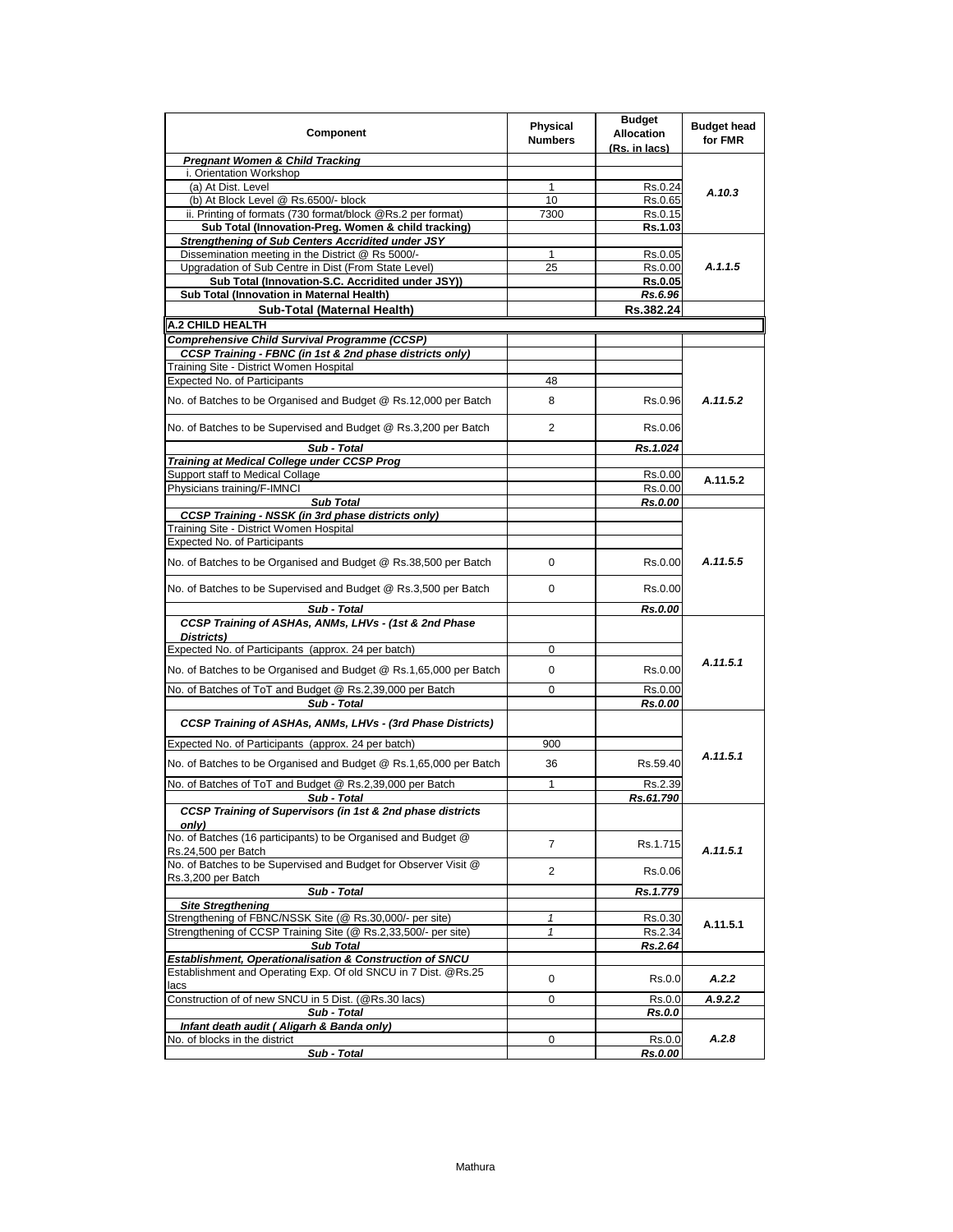| Component                                                                                                | Physical       | <b>Budget</b><br><b>Allocation</b> | <b>Budget head</b> |
|----------------------------------------------------------------------------------------------------------|----------------|------------------------------------|--------------------|
|                                                                                                          | <b>Numbers</b> | (Rs. in lacs)                      | for FMR            |
| Infant & Young Child feeding (IYCF)                                                                      |                |                                    |                    |
| Mass Awareness Campaign during World Breastfeeding Week                                                  | 1              | Rs.0.50                            | A.2.5              |
| Sub - Total                                                                                              |                | Rs.0.50                            |                    |
| Supportive Supervision through Reputed Institutions (for 1st &                                           |                |                                    |                    |
| 2nd pase districts only)<br>One Supervisor per block @ Rs.5,000/- p.m. for 12 months                     | 0              |                                    |                    |
| Mobility for supervisors @ Rs.3,000/- p.m. for 12 months                                                 | 0              | Rs.0.0<br>Rs.0.0                   |                    |
| Institutional support @ Rs.5,000/- p.m. for 12 months                                                    | 0              | Rs.0.0                             |                    |
| Sub - Total                                                                                              |                | Rs.0.00                            |                    |
| Sub-Total (CCSP)                                                                                         |                | Rs.67.73                           |                    |
| Implementation of Bal Swasthya Poshan Mah (BSPM)                                                         |                |                                    |                    |
| Joint Meetings of Health & ICDS - 2 Planning Meetings at District                                        |                |                                    |                    |
| Level in a year @ Rs. 5000/- per meeting for 2 Rounds                                                    | 1 Dist.        | Rs.0.10                            |                    |
| Joint planning meeting of health and ICDS at Block level Rs. 2000 per                                    | 10 Blocks      | Rs.0.40                            |                    |
| meeting for 2 rounds                                                                                     |                |                                    |                    |
| Joint Orientation of ASHAs & ANMs (@Rs. 25/- per participant) for 2                                      | 2086 ANM and   | Rs.1.04                            | A.2.7              |
| Rounds                                                                                                   | <b>AWW</b>     |                                    |                    |
| Printing of Guidelines, Reporting & Monitoring Formats (@ Rs.2,000/- per                                 | 10 Blocks      | Rs.0.40                            |                    |
| block/round) for 2 rounds<br>Dissemination meeting at District level Rs. 5000 per meeting per            |                |                                    |                    |
| District for 2 Rounds                                                                                    | 1 Dist.        | Rs.0.10                            |                    |
| Sub - Total                                                                                              |                | Rs.2.04                            |                    |
| <b>School Health Programme</b>                                                                           |                |                                    |                    |
| Total No. of Blocks in the district                                                                      | 10             |                                    |                    |
| No. of Schools to be covered (60 Schools per block)                                                      | 600            |                                    |                    |
| District Sensitization workshop                                                                          | 1              | Rs. 0.15                           |                    |
|                                                                                                          |                |                                    |                    |
| Contingencies for printing of Health Card, etc. (@Rs.500/- per school)                                   | 600            | Rs. 3.00                           |                    |
| Budget for Mobility (@Rs.300 per visit x 1 visit)                                                        | 600            | Rs. 1.80                           |                    |
| Sub Total (Prog. Implementation)                                                                         |                | Rs. 4.95                           |                    |
| Traning program for 40 schools per block (where                                                          |                |                                    |                    |
| program is already running)                                                                              | 400            |                                    |                    |
| Training of District Trainers- Honorarium to district traininer @ Rs. 350                                |                |                                    |                    |
| *2days                                                                                                   | 3              | Rs. 0.02                           |                    |
| Honorarium to traininees from block@ Rs. 400 *2days per block                                            | 30             | Rs. 0.24                           | A.2.4              |
| Training of Block Trainers - Honorarium to block resource persons @                                      | 30             | Rs. 0.36                           |                    |
| Rs. 300 *2days*2 batches per block                                                                       |                |                                    |                    |
| Honararium to Teachers @ Rs. 250*2 teachers per school *2 days                                           | 800            | Rs. 4.00                           |                    |
|                                                                                                          |                |                                    |                    |
| <b>Sub Total (Training)</b>                                                                              |                | Rs. 4.62                           |                    |
| For training program unspent balance is available at the district                                        |                | Rs. 2.94                           |                    |
| <b>Actual Allocation for training</b><br>Weighing scale, Ht./Wt Charts, Measuring tape etc. @ Rs1000 per |                | Rs. 1.68                           |                    |
| school x 20 new schools/block                                                                            | 200            | Rs. 0.00                           |                    |
| Procurement of IFA tablets (30 mg tablets) for all schools                                               | 9000000        | Rs. 0.00                           |                    |
| Procurement of deworming tablets for all schools                                                         | 180000         | Rs. 0.00                           |                    |
| <b>Sub Total (Procurement)</b>                                                                           |                | Rs. 0.00                           |                    |
| Total (School Health)                                                                                    |                | Rs. 6.63                           |                    |
| Total (Child Health)                                                                                     |                | Rs.76.40                           |                    |
| A3. Family Planning                                                                                      |                |                                    |                    |
| <b>Terminal/Limiting Methods</b>                                                                         |                |                                    | A.3.1              |
| Dissemination of manuals on sterilization standards & quality                                            |                |                                    |                    |
| assurance of sterilization services                                                                      | $\mathbf{1}$   | Rs. 0.40                           | A.3.1.1            |
| NSV Camps in Districts (6 camps/dist. @ Rs.35,000/- per camp)                                            | 6              | Rs. 2.10                           | A.3.1.3            |
| Compensation for Female Sterilization                                                                    | 6337           | Rs. 63.37                          | A.3.1.4            |
| Compensation for Male Sterilization                                                                      | 20             | Rs. 0.30                           | A.3.1.5            |
| Accrediation of private providers of sterilization services                                              |                |                                    |                    |
| <b>Female Sterilization</b>                                                                              |                | Rs. 0.25                           | A.3.1.6            |
| Male Sterilization (NSV)                                                                                 |                | Rs. 0.05                           |                    |
| <b>Spacing Methods</b>                                                                                   |                |                                    | A.3.2              |
| IUD services at health facilities/compensation                                                           | 15876          | Rs. 3.18                           | A.3.2.2            |
| Accrediation of private providers of IUD services                                                        |                | Rs. 0.03                           | A.3.2.3            |
| Family Welfare Counsellor@9000 per month<br><b>Sub Total</b>                                             | 2              | Rs. 2.16<br>Rs. 71.84              | A.9.1.5            |
|                                                                                                          |                |                                    |                    |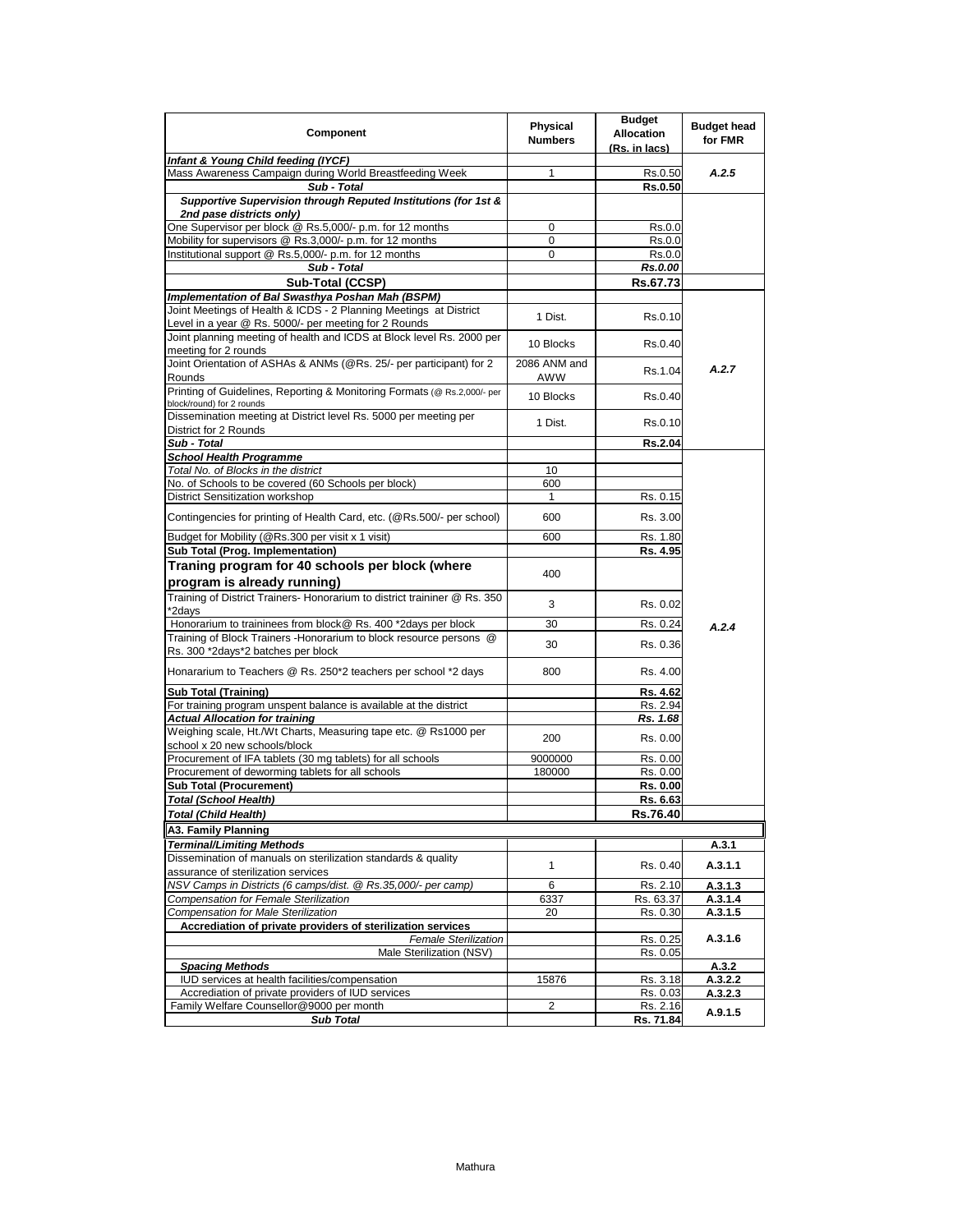| Component                                                                                                                                                                     | <b>Physical</b><br><b>Numbers</b> | <b>Budget</b><br><b>Allocation</b><br>(Rs. in lacs) | <b>Budget head</b><br>for FMR |
|-------------------------------------------------------------------------------------------------------------------------------------------------------------------------------|-----------------------------------|-----------------------------------------------------|-------------------------------|
| <b>PCPNDT and Sex-Ratio</b>                                                                                                                                                   |                                   |                                                     |                               |
| Visit of District Inspection & Monitoring Committee                                                                                                                           | 10                                | Rs. 0.10                                            | A.8.1                         |
| Sensitization Workshop at District level                                                                                                                                      | 1                                 | Rs. 0.40                                            |                               |
| Organising Competions at Inter/Degree Colleges                                                                                                                                | 3                                 | Rs. 0.10                                            |                               |
| Orientation of members of Dist advisory committee at Division                                                                                                                 |                                   | Rs. 0.00                                            |                               |
| <b>IEC Activities &amp; Conigency</b>                                                                                                                                         |                                   |                                                     |                               |
| <b>IEC Activities</b>                                                                                                                                                         |                                   | Rs. 0.60                                            |                               |
| Contigency                                                                                                                                                                    |                                   | Rs. 0.06                                            | A.12.4                        |
| TA/DA to Dist. level Staff for attending workshop, training, meetings                                                                                                         |                                   | Rs. 0.20                                            |                               |
| <b>Sub Total</b>                                                                                                                                                              |                                   | Rs. 1.46                                            |                               |
| <b>Sub-Total (Family Planning)</b>                                                                                                                                            |                                   | Rs.73.30                                            |                               |
| <b>A.4 ARSH</b>                                                                                                                                                               |                                   |                                                     |                               |
| Saloni Scheme                                                                                                                                                                 |                                   |                                                     |                               |
| No. of Blocks in District                                                                                                                                                     | 10                                |                                                     |                               |
| No. of Schools to be covered (10 Schools per block)                                                                                                                           | 100                               |                                                     | A.4.1                         |
| No. of Benificiaries (150 per school)                                                                                                                                         | 15000                             |                                                     |                               |
| Sensitization Workshop at District level                                                                                                                                      | 1                                 | Rs. 0.15                                            |                               |
| Budget for Visit of Medical Team (@Rs.300/- per visit x 2 visits per                                                                                                          |                                   |                                                     |                               |
| school)                                                                                                                                                                       | 200                               | Rs. 0.60                                            | A.4.2                         |
| Budget for Preparing Saloni Sabha (Rs.300/- p.m. per school x 10<br>months)                                                                                                   | 1000                              | Rs. 3.00                                            |                               |
| Procurement of IFA tablets (100 mg tablets) for all schools                                                                                                                   | 720000                            | Rs.0.00                                             |                               |
| Procurement of deworming tablets for all schools 2 tab/Benf.                                                                                                                  | 30000                             | Rs.0.00                                             | A.13.2.5                      |
| Sub-Total (Adolescent Health)                                                                                                                                                 |                                   | Rs.3.75                                             |                               |
| A.5 Urban RCH                                                                                                                                                                 |                                   |                                                     |                               |
| Urban RCH plan /activities                                                                                                                                                    |                                   |                                                     |                               |
| <b>Building</b>                                                                                                                                                               | 0                                 | Rs. 0.00                                            |                               |
| Manpower(1Doctor @ 24000/month,1Staff Nurse@ 15000/month,2<br>ANMs@9000/month,2 Security quards @ 4000/month,1 Ayah                                                           | 0                                 | Rs. 0.00                                            |                               |
| 4000/month,& 1 Sweeper 2000/month                                                                                                                                             |                                   |                                                     |                               |
| <b>Other Expenses</b>                                                                                                                                                         | 0                                 |                                                     | A.5.1                         |
| IEC                                                                                                                                                                           |                                   | Rs. 0.00                                            |                               |
|                                                                                                                                                                               | 0                                 | Rs. 0.00                                            |                               |
| <b>Subtotal</b>                                                                                                                                                               | 0                                 | Rs.0.00                                             |                               |
| The cost of Drugs(Rs 10,000/month/Health post) and consumables(Rs 3,000/month/Health Post) for<br>Urban RCH amounting to Rs 1.17 Lacs would be met from the Mission Flexipool |                                   |                                                     |                               |
| <b>A9. INFRASTRUCTURE &amp; HR</b>                                                                                                                                            |                                   |                                                     |                               |
| <b>Contractual Staff &amp; Services</b>                                                                                                                                       |                                   |                                                     |                               |
| <b>Position</b>                                                                                                                                                               | No.                               | <b>Budget</b>                                       |                               |
| Contractual ANM (@Rs.9000/- pm)                                                                                                                                               | 25                                | Rs. 27.00                                           | A.9.1.1                       |
| Staff Nurse in the district (@Rs.15000/- pm)                                                                                                                                  | 25                                | Rs. 45.00                                           | A.9.1.3                       |
| MBBS (Male/Female) @ Rs.30000/- pm                                                                                                                                            | 12                                | Rs. 43.20                                           |                               |
| Specialist at On Call basis for CHC (@ Rs.1000/- per visit) No. of calls                                                                                                      |                                   |                                                     |                               |
| for 6 moths                                                                                                                                                                   | 40                                | Rs. 0.40                                            |                               |
| Specialist at On Call basis for Dist. Hospital (Male)/DCH(@ Rs.1000/-                                                                                                         |                                   |                                                     |                               |
| per visit)                                                                                                                                                                    | 80                                | Rs. 0.80                                            | A.9.1.4                       |
| Specialist at Dist. Hospital (Male)/DCH(@ Rs.40000/- pm for<br>MS/MD/MDS & @Rs.35000/- for Diploma holders)                                                                   | 2                                 | Rs. 8.40                                            |                               |
|                                                                                                                                                                               |                                   |                                                     |                               |
| Specialist at DWH/DCH (@ Rs.40000/- pm for MS/MD/MDS &<br>@Rs.35000/- for Diploma holders)/MBBS(LMO if already on contract)                                                   | $\overline{c}$                    | Rs. 8.40                                            |                               |
| Paramedical staff/LT for CHC (@ Rs.9000/- pm)                                                                                                                                 | 7                                 | Rs. 7.56                                            |                               |
| Paramedical staff for DH/DWH/DCH (@ Rs.9000/- pm)                                                                                                                             | $\overline{2}$                    | Rs. 2.16                                            | A.9.1.5                       |
| Data Assistant ( @ Rs.8000/- pm)                                                                                                                                              | 2                                 |                                                     |                               |
|                                                                                                                                                                               |                                   | Rs. 1.92                                            |                               |
| <b>Sub-Total (Human Resources)</b>                                                                                                                                            |                                   | Rs.144.84                                           |                               |
| A.10. INSTITUTIONAL STRENGTHENING                                                                                                                                             |                                   |                                                     |                               |
| Logistics Management/Improvement                                                                                                                                              |                                   |                                                     |                               |
| <b>Stregthening of Logistic Management</b>                                                                                                                                    |                                   |                                                     |                               |
| Divisional logistic management                                                                                                                                                | 0                                 | Rs. 0.00                                            |                               |
| <b>Transportation of Logistic</b>                                                                                                                                             |                                   |                                                     | A.10.2                        |
| Divisional level @ Rs 50000/-                                                                                                                                                 | 0                                 | Rs. 0.00                                            |                               |
| District level @ Rs 30000/-                                                                                                                                                   | 1                                 | Rs. 0.30                                            |                               |
| Block level @ Rs 12000/-                                                                                                                                                      | 10                                | Rs. 1.20                                            |                               |
| <b>Sub-Total (Logistics Strengthening)</b>                                                                                                                                    |                                   | Rs.1.50                                             |                               |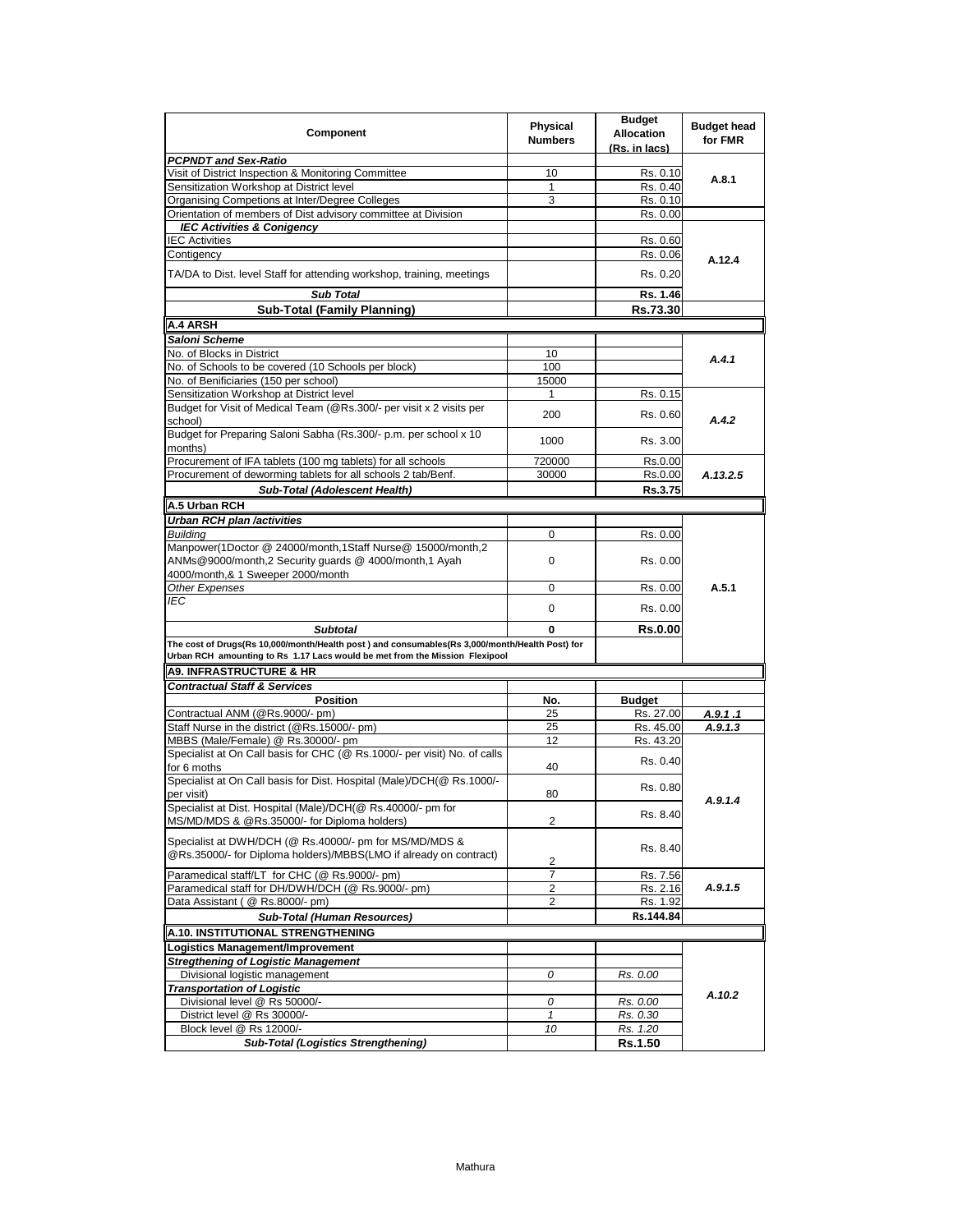| Component                                             | <b>Physical</b><br><b>Numbers</b> | <b>Budget</b><br><b>Allocation</b><br>(Rs. in lacs) | <b>Budget head</b><br>for FMR |
|-------------------------------------------------------|-----------------------------------|-----------------------------------------------------|-------------------------------|
| <b>Rent for Sub-Centres</b>                           |                                   |                                                     |                               |
| No. of SCs in Rented Bldgs & Budget @ Rs. 250/- p.m.  | 101                               | Rs.3.03                                             | A.10.4                        |
| <b>Sub-Total (Sub Center Rent)</b>                    |                                   | Rs.3.03                                             |                               |
| <b>A.11 TRAINING</b>                                  |                                   |                                                     |                               |
| <b>Training- Skill Birth Attendant</b>                |                                   |                                                     |                               |
| <b>Training at DWH/Combined Hosp</b>                  |                                   |                                                     |                               |
| Target at DWH                                         | 24                                |                                                     |                               |
| No. of Particpants per batch                          | 4                                 |                                                     |                               |
| No. of Batches                                        | 6                                 | Rs.6.63                                             |                               |
| New Site Stregthening at DWH                          |                                   | Rs.0.00                                             |                               |
| Existing site stregthening                            |                                   | Rs.0.40                                             |                               |
| Sub-Total (DWH-SBA)                                   |                                   | <b>Rs.7.03</b>                                      |                               |
| Training at FRU/24X7                                  |                                   |                                                     | A.11.3.1                      |
| Name of the selected Training Site FRU/24X7           | Farah                             |                                                     |                               |
| Target at FRU/24X7                                    | 24                                |                                                     |                               |
| No. of Particpants per batch                          | 4                                 |                                                     |                               |
| No. of Batches                                        | 6                                 | Rs.6.63                                             |                               |
| New Site Stregthening at FRU                          |                                   | Rs.0.00                                             |                               |
| Existing site stregthening                            |                                   | Rs.0.40                                             |                               |
| Sub-Total (FRU-SBA)                                   |                                   | Rs.7.03                                             |                               |
| Sub-Total(SBA Training)                               |                                   | Rs.14.05                                            |                               |
| <b>A.14 PROGRAM MANAGEMENT</b>                        |                                   |                                                     |                               |
| Personal & Other Expense of Dist. PMU (Rs.94500/- pm) | 1                                 | Rs.11.34                                            | A.14.2                        |
| Operational Cost (Rs. 60000/- pm)                     | 1                                 | Rs.7.20                                             | A.14.4                        |
| Sub-Total (Program Management)                        |                                   | Rs.18.54                                            |                               |
| Total for RCH Flexipool (Part A)                      |                                   | Rs.717.65                                           |                               |

| Component                                                                   | Physical<br><b>Numbers</b> | <b>Budget</b><br><b>Allocation</b><br>(Rs. in lacs) | <b>Budget head</b><br>for FMR |
|-----------------------------------------------------------------------------|----------------------------|-----------------------------------------------------|-------------------------------|
| <b>ASHA Scheme:-</b>                                                        |                            |                                                     | B.1                           |
| Periodic Training for ASHAs                                                 |                            |                                                     | B.1.1                         |
| <b>ASHA Support System</b>                                                  |                            |                                                     |                               |
| Replenishment of ASHA Kits & Budget (@ Rs. 500/- per kit*2 for 95%<br>ASHA) | 1467                       | Rs.0.00                                             | B.1.2                         |
| Incentive to ASHAs (Average. Rs.500/- p.m. 85% ASHAs)                       | 1312                       | Rs.78.72                                            | B.1.3                         |
| Award to ASHA (Rs.5000/- for 1 ASHA in each block)                          | 10                         | Rs.0.50                                             |                               |
| Annual ASHA Sammelan (Rs.250/- per ASHA for 60% ASHAs)                      | 926                        | Rs.2.32                                             | B.1.1                         |
| Mobility to ASHAs (Rs.30/- per ASHA for 95% ASHAs)                          | 1467                       | Rs.5.28                                             |                               |
| Block level ASHA Payment Register (Rs.100/-per Register)                    | 10                         | Rs.0.01                                             | B.18.3.2                      |
| Printing of Voucher Booklet for ASHA (Rs.25/-per Booklet)                   | 1544                       | Rs.0.39                                             |                               |
| Budget ASHA Mentoring Group (Rs.10,000/- per District)                      | Quarterly<br>Meeting       | Rs.0.10                                             | B.1.1                         |
| Sub-Total (ASHA Scheme):-                                                   |                            | Rs.87.31                                            |                               |
| <b>Untied Grant to Facilities</b>                                           |                            |                                                     | B.2                           |
| No. of CHCs & Budget @ Rs.0.50 lacs per facility                            | $\overline{7}$             | Rs.3.50                                             | B.2.1                         |
| No. of BPHCs & Budget @ Rs.0.50 lacs per facility                           | 4                          | Rs.2.00                                             | B.2.2                         |
| No. of APHCs & Budget @ Rs.0.25 lacs per facility                           | 26                         | Rs.6.50                                             | B.2.2                         |
| No. of Sub Centres & Budget @ Rs.0.10 lacs per facility                     | 215                        | Rs.21.50                                            | B.2.3                         |
| No.of VHSCs                                                                 | 479                        | Rs.0.00                                             | B.2.4                         |
| No.of Revenue Villages & Budget @Rs.0.10 lacs per R.Village                 | 880                        | Rs.88.00                                            |                               |
| <b>Sub-Total (Untied Grants)</b>                                            |                            | Rs.121.50                                           |                               |
| <b>Annual Maintenance Grant to Facilities</b>                               |                            |                                                     | B.4                           |
| No. of CHCs & Budget @ Rs.1.0 lacs per facility                             | 7                          | Rs.7.00                                             | B.4.1                         |
| No. of BPHCs & Budget @ Rs.1.0 lacs per facility                            | 4                          | Rs.4.00                                             | B.4.2                         |
| No. of APHCs & Budget @ Rs.0.50 lacs per facility                           | 20                         | Rs.10.00                                            |                               |
| No. of Sub Centres & Budget @ Rs.0.10 lacs per facility                     | 114                        | Rs.11.40                                            | B.4.3                         |
| <b>Sub-Total (Annual Maintenance Grants)</b>                                |                            | Rs.32.40                                            |                               |
| <b>Funds to Rogi Kalyan Samitis</b>                                         |                            |                                                     | <b>B.6</b>                    |
| No. of District Hospitals & Funds @ Rs.5.0 lacs per facility                | $\overline{2}$             | Rs.10.00                                            | B.6.1                         |
| No. of CHCs & Funds @ Rs.1.0 lacs per facility                              | $\overline{7}$             | Rs.7.00                                             | B.6.2                         |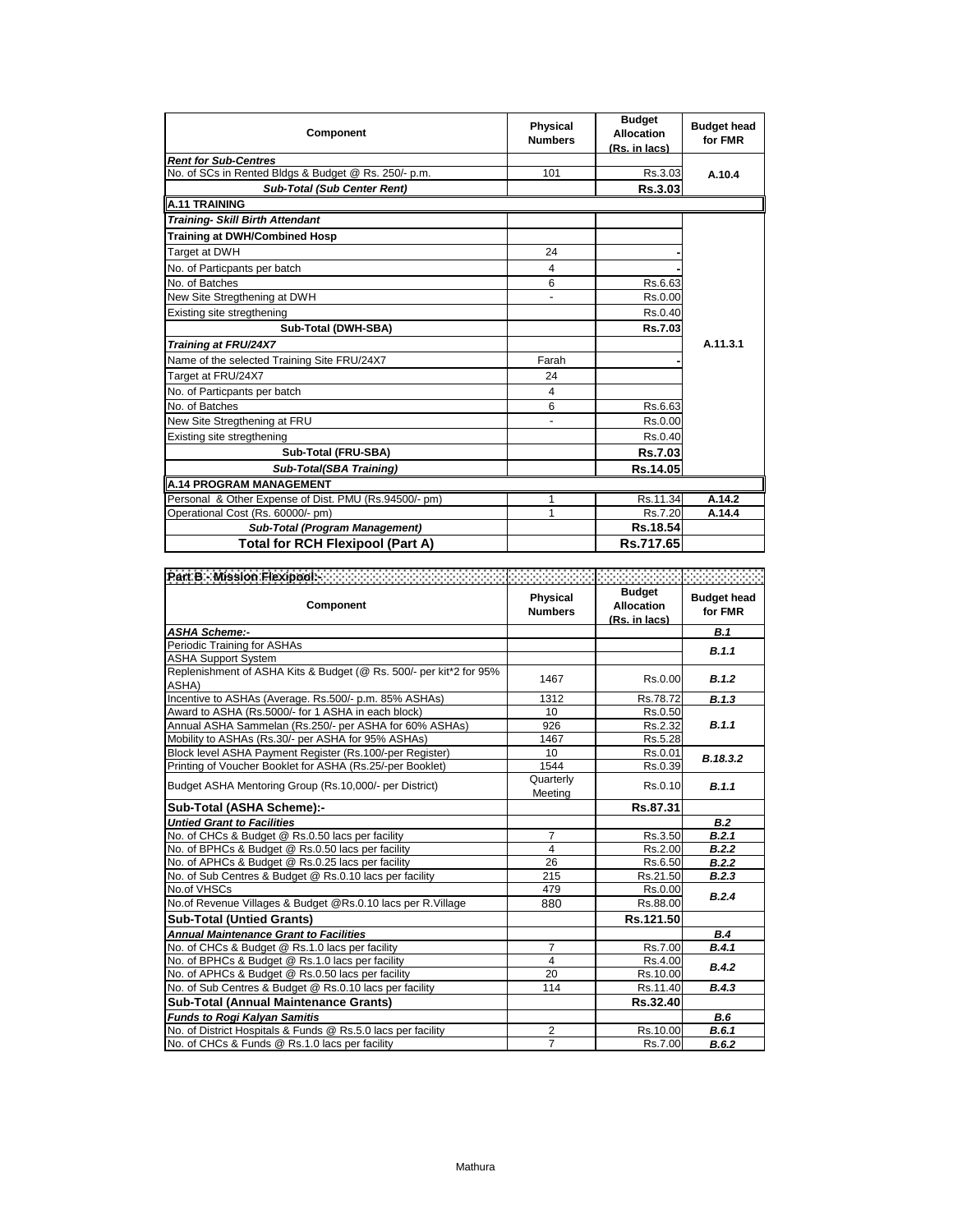| Component                                                                              | Physical<br><b>Numbers</b> | <b>Budget</b><br><b>Allocation</b><br>(Rs. in lacs) | <b>Budget head</b><br>for FMR |
|----------------------------------------------------------------------------------------|----------------------------|-----------------------------------------------------|-------------------------------|
| No. of BPHCs & Funds @ Rs.1.0 lacs per facility                                        | 4                          | Rs.4.00                                             | B.6.3                         |
| No. of APHCs & Funds @ Rs.1.00 lacs per facility                                       | 26                         | Rs.26.00                                            | B.6.4                         |
| <b>Sub-Total (Funds for RKS)</b>                                                       |                            | Rs.47.00                                            |                               |
| <b>Operationalisation of District Drug Warehouses</b>                                  |                            |                                                     |                               |
| Contractual Staff (@Rs.2.94 lacs/yr)                                                   | 0                          | Rs.0.00                                             | <b>B.21</b>                   |
| Contingency Expenses (@Rs.2.0 lacs/yr)                                                 | 0                          | Rs.0.00                                             |                               |
| Sub-Total (Ope. of District Drug Warehouses)                                           |                            | <b>Rs.0.00</b>                                      |                               |
| <b>Mobility Support to DWH &amp; District Combined Hospital</b>                        |                            |                                                     | <b>B.27.8</b>                 |
| Mobility Support to DWH/DCH @Rs.18000/- Per month.                                     | 1                          | Rs.2.16                                             |                               |
| Sub-Total (Funds for Mobility Support to DWH & DCH)                                    |                            | Rs.2.16                                             |                               |
| <b>Mobility Support for Monitoring &amp; Supervision.</b>                              |                            |                                                     |                               |
| Mobility Support to District Community Mobilizer (@Rs.800/-per day X)<br>8 days/month) | 1                          | Rs.0.77                                             |                               |
| Mobility Support to District Account Manager (@Rs.800/-per day X 6<br>days/month)      | 1                          | Rs.0.58                                             | B.18.3.2                      |
| Mobility Support to District Programme Manager (@Rs.800/-per day X<br>8 days/month)    | ٠                          | Rs.0.00                                             |                               |
| Sub-Total(Mobility Support for Monit. & Supervision)                                   |                            | Rs.1.34                                             |                               |
| <b>Supervision of ANM/ASHAs</b>                                                        |                            |                                                     |                               |
| Vehicle for Mobility @Rs.18000/-month/block                                            | 10                         | Rs.21.60                                            | B.18.3.2                      |
| Sub-Total (Supervision of ANM/ASHAs)                                                   |                            | Rs.21.60                                            |                               |
| <b>Vehicle Support for Specialist</b>                                                  |                            |                                                     |                               |
| One Vehicle for 5 block level facility (@Rs.18000/-month)                              | 2                          | Rs.4.32                                             | <b>B.27.8</b>                 |
| <b>Sub-Total (Vehicle Support for Specialist)</b>                                      |                            | <b>Rs.4.32</b>                                      |                               |
| <b>Diesel for Generator for District Hospitals</b>                                     |                            |                                                     |                               |
| Diesel Support for generator (@Rs.1 lac per month)                                     | $\overline{2}$             | Rs.24.00                                            | <b>B.28</b>                   |
| Sub-Total (Diesel Support for District Hospital)                                       |                            | Rs.24.00                                            |                               |
| Diesel Support for Generator in Fully Functional CHC.                                  |                            |                                                     |                               |
| Diesel Support for Fully functional CHC (@Rs.35000/-per month)                         | 7                          | Rs.29.40                                            |                               |
| Diesel Support for CHC functional in BPHC building (@Rs.13500/-per                     |                            |                                                     | <b>B.28</b>                   |
| month)                                                                                 | 4                          | Rs.6.48                                             |                               |
| Sub-Total (Diesel Support for fully functional CHCs)                                   |                            | Rs.35.88                                            |                               |
| Saas Bahu Sammelans (1 each at District)                                               |                            |                                                     | <b>B.7.1</b>                  |
| No. of Sammellans & Budget (@Rs. 1.50 lac. Per District)                               | 1                          | Rs.1.50                                             |                               |
| Sub-Total (Saas Bahu Sammelan)                                                         |                            | Rs.1.50                                             |                               |
| Tehsil level Pradhan Sammelan                                                          |                            |                                                     | <b>B.8.2</b>                  |
| No. of Sammelans & Budget (@Rs.40,000 per Sammelan)                                    | 4                          | Rs.1.60                                             |                               |
| Sub-Total (Tehsil level Pradhan Sammelan)                                              |                            | Rs.1.60                                             |                               |
| <b>Organization of Swasthya Mela</b>                                                   |                            |                                                     |                               |
| Organization of S.Mela @Rs.20000/- Mela/Month at each block.                           | 10                         | Rs.24.00                                            | <b>B.10.1</b>                 |
| Sub-Total (Swasthya Mela)                                                              |                            | Rs.24.00                                            |                               |
| <b>Concurrent Audit</b>                                                                |                            |                                                     | <b>B.27.5</b>                 |
| Budget @ Rs. 4000/- per month for 12 months                                            | 1                          | Rs.0.48                                             |                               |
| <b>Sub-Total (Concurrent Audit)</b>                                                    |                            | Rs.0.48                                             |                               |
| Health Management Information System (HMIS):-                                          |                            |                                                     |                               |
| Hiring of Vehicle for District HMIS Nodal Officer (@Rs.800/- Visit)                    | 3                          | Rs.0.29                                             |                               |
| Mobility Support for Block HMIS Nodal Officer (@Rs.600/-month)                         | 10                         | Rs.0.72                                             | <b>B.21</b>                   |
| Internet Connectivity @Rs.400/- per month/computer                                     | 12                         | Rs.0.58                                             |                               |
| Consumables & Stationary for Computer, printer (Rs.400/-per                            | 12                         | Rs.0.58                                             |                               |
| month/facility)                                                                        |                            |                                                     |                               |
| Sub-Total (HMIS)                                                                       |                            | <b>Rs.2.16</b>                                      |                               |
| <b>Programme Management:-</b>                                                          |                            |                                                     |                               |
| <b>Expenses at Additional Director level:-</b>                                         |                            |                                                     |                               |
| Mobility @Rs.2500/-per District per Month.                                             | 0                          | Rs.0.00                                             | <b>B.27.6</b>                 |
| Contingency Expenses @Rs.5000/- month.                                                 | 0                          | Rs.0.00                                             |                               |
| Sub-Total (Exp.at Addl.Director level)-                                                |                            | <b>Rs.0.00</b>                                      |                               |
| <b>Operational Cost for Block Project Management Unit</b>                              |                            |                                                     |                               |
| Honoraria to Block Data Assistant @Rs.8000/-Per Month                                  | 10                         | Rs.9.60                                             | B.27.1                        |
| Communication support to Block Program Manager @Rs.500/-P.M.                           | 10                         | Rs.0.60                                             |                               |
| Sub-Total (Operational Cost for BPMU)                                                  |                            | Rs.10.20                                            |                               |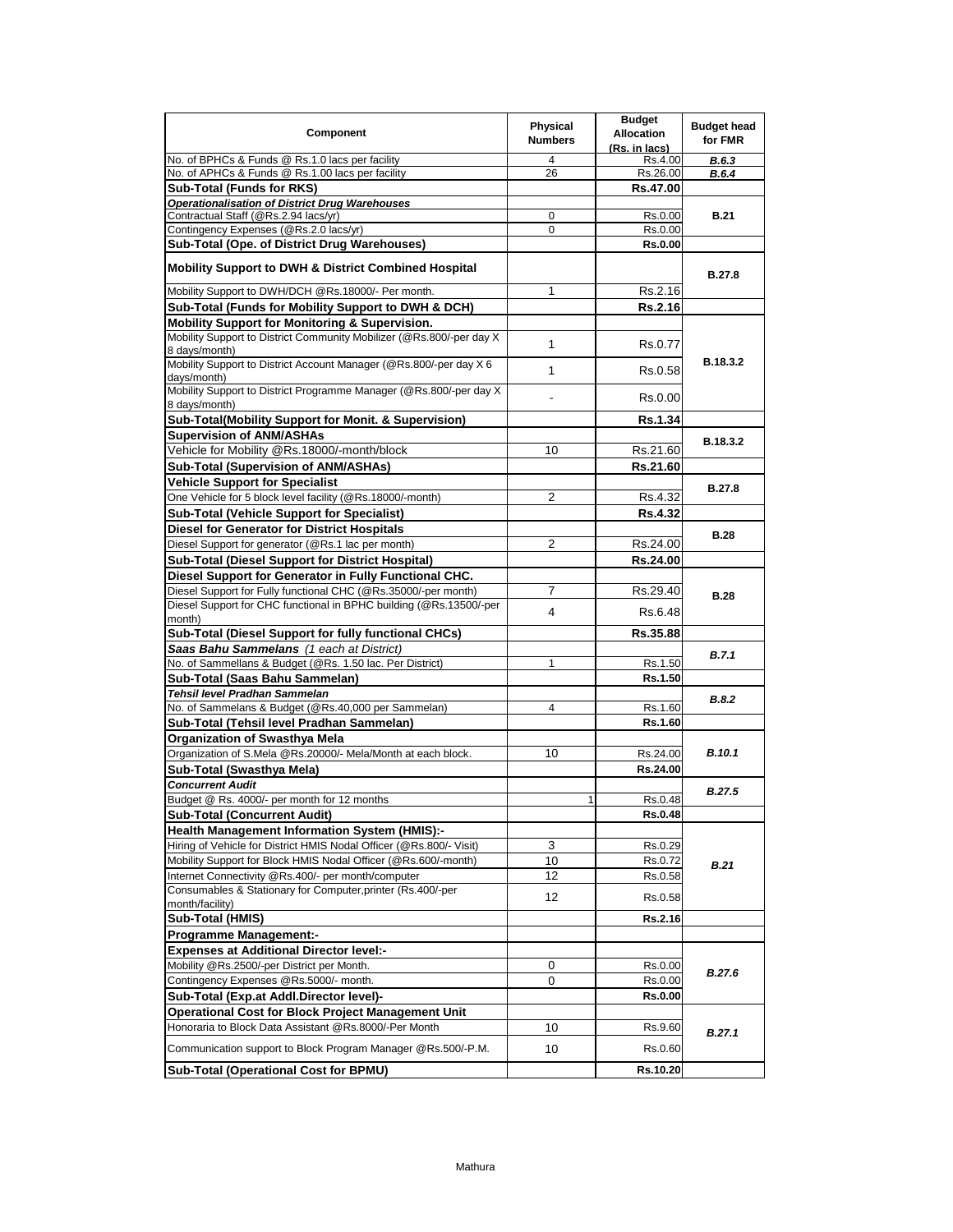| Component                                                                                       | <b>Physical</b><br><b>Numbers</b> | <b>Budget</b><br>Allocation<br>(Rs. in lacs) | <b>Budget head</b><br>for FMR |
|-------------------------------------------------------------------------------------------------|-----------------------------------|----------------------------------------------|-------------------------------|
| <b>Provision of Contractual Staff (AYUSH)</b>                                                   |                                   |                                              |                               |
| <b>Position</b>                                                                                 | No.                               | <b>Budget</b>                                |                               |
| ISM Lady Doctors (@ Rs.24,000/- per month)                                                      | 10                                | Rs.49.68                                     | <b>B.14.4</b>                 |
| AYUSH Doctors (@ Rs.24,000/- per month)                                                         | 11                                |                                              |                               |
| AYUSH Pharmacists (@ Rs.9,000/- per month)                                                      | 9                                 | Rs.12.24                                     | B.14.1                        |
| Sub-Total (Contractual Staff - AYUSH)                                                           |                                   | Rs.61.92                                     |                               |
| Integrated Skill Refresher Training for ANM & LHV.                                              |                                   |                                              |                               |
| Total Work load for the year                                                                    | 128                               |                                              | B.16.3.1                      |
| Total no. of Proposed Batches & Budget @Rs.165950/- per batch.                                  | 8                                 | Rs. 13.28                                    |                               |
| Sub-Total (Integrated skill training for ANM/LHV)                                               |                                   | Rs.13.28                                     |                               |
| Infrastructure & Manpower for UIP                                                               |                                   |                                              |                               |
| Mobile Workshop at Regional Depot @Rs.4 Lac.                                                    | $\Omega$                          | Rs.0.00                                      |                               |
| Renovation & Electrification of WIC/WIF                                                         | $\Omega$                          | Rs.0.00                                      |                               |
| Expansion of Cold Chain Store at Regional/Divisional Depo                                       | $\Omega$                          | Rs.0.00                                      | B.26.5                        |
| Expansion of Cold Chain Workshop @Rs.50000/-year/District.                                      | 1                                 | Rs.0.50                                      |                               |
| Mobility Support to Block (1 Vehicle @Rs.800/-per block for 6 days in<br>a month for 12 months) | 10                                | Rs.5.76                                      |                               |
| IVRS System for Tracking of Beneficiaries.                                                      | $\Omega$                          | Rs.0.00                                      | B.18.3.2                      |
| Sub - Total (Infrasturcture & Manpower for UIP)                                                 |                                   | Rs.6.26                                      |                               |
| de en entre en en en en en en                                                                   |                                   |                                              |                               |
| <b>Total for Mission Flexipool (Part B)</b>                                                     |                                   | Rs.498.91                                    |                               |

| SI. | <b>Component</b>                                                                                                                                                                                                                                                                   | <b>Physical</b><br><b>Numbers</b> | <b>Budget</b><br><b>Allocation</b><br>(Rs. in lacs) |
|-----|------------------------------------------------------------------------------------------------------------------------------------------------------------------------------------------------------------------------------------------------------------------------------------|-----------------------------------|-----------------------------------------------------|
|     | Routine Immunization (Part C)                                                                                                                                                                                                                                                      |                                   |                                                     |
|     | Total Number of Immunization Sessions to be organized in the District                                                                                                                                                                                                              | 18276<br>Sessions/Year            |                                                     |
|     | Mobility support for supervision: Supervisory visits by district level<br>officers for monitoring and supervision of RI @ Rs 50000 /District for<br>district level officers (this includes POL and maintenance) per year                                                           | 1                                 | Rs.0.50                                             |
|     | Alternate Vaccine delivery @ Rs 50/- sessionx 3 months(April-June)<br>+2 Vehicles /Blocks for 8 days /month for 9 months (July-March 10)                                                                                                                                           | 18276<br>Sessions/Year            | Rs.9.14                                             |
|     | Focus on Urban slum & underserved areasHiring an ANM @<br>Rs.300/session for four sessions/month/slum of 10000 population and<br>Rs.200/- per month as contingency per slum of i.e. total expense of<br>Rs. 1400/- per month per slum of 10000 population                          | 0 Sessions/Year                   | Rs.0.00                                             |
|     | Mobilization of children by ASHA /RI Mobilizer @ Rs 150/- per session                                                                                                                                                                                                              | 18276<br>Sessions/Year            | Rs.27.41                                            |
|     | Support for Computer Assistant for RI reporting (with annual increment<br>of 10% wef from 2010-11Districts @ Rs 8000-10,000 p.m                                                                                                                                                    | 1                                 | Rs.1.06                                             |
|     | Printing and dissemination of tally sheets, monitoring forms, etc. @<br>Rs 1 /beneficiary                                                                                                                                                                                          | 82442<br><b>Benefiaceries</b>     | Rs.0.82                                             |
|     | Quarterly Review & feedback meeting exclusive for RI at district level<br>with one Block MOIC, ICDS CDPO and other stakeholders<br>stakeholders @ Rs 100/- per participant for meeting expenses (lunch,<br>organizational expenses)                                                | 30                                | Rs.0.12                                             |
|     | Quarterly Review Meetings at Block level Quarterly Review &<br>feedback meeting for exclusive for RI at Block level @Rs 50/-ppas<br>honorarium for ASHA (travel)and Rs 25 /-person at the disposal of<br>MOIC for meeting expenses (refreshments, stationary and Misc<br>expences) | 2084                              | Rs.2.59                                             |
|     | District level orientation training for 2 days of ANM, Multipurpose Health<br>worker @ Rs67300/batch with 20 participants in each batch                                                                                                                                            | 5 Batch                           | Rs.3.37                                             |
|     | One day cold chain handelers training for block level cold chain<br>handlers @ Rs. 26,000 per batch and Rs 3000 for Observer<br>nominated by State                                                                                                                                 | 1Batch                            | Rs.0.29                                             |
|     | One day Training of block level data handlers by DIO and District Cold<br>chain Officer to train about the reporting formats of Immunization and<br>NRHM Rs 300/Participant/Block                                                                                                  | 10                                | Rs.0.03                                             |

 $\mathbf{r}$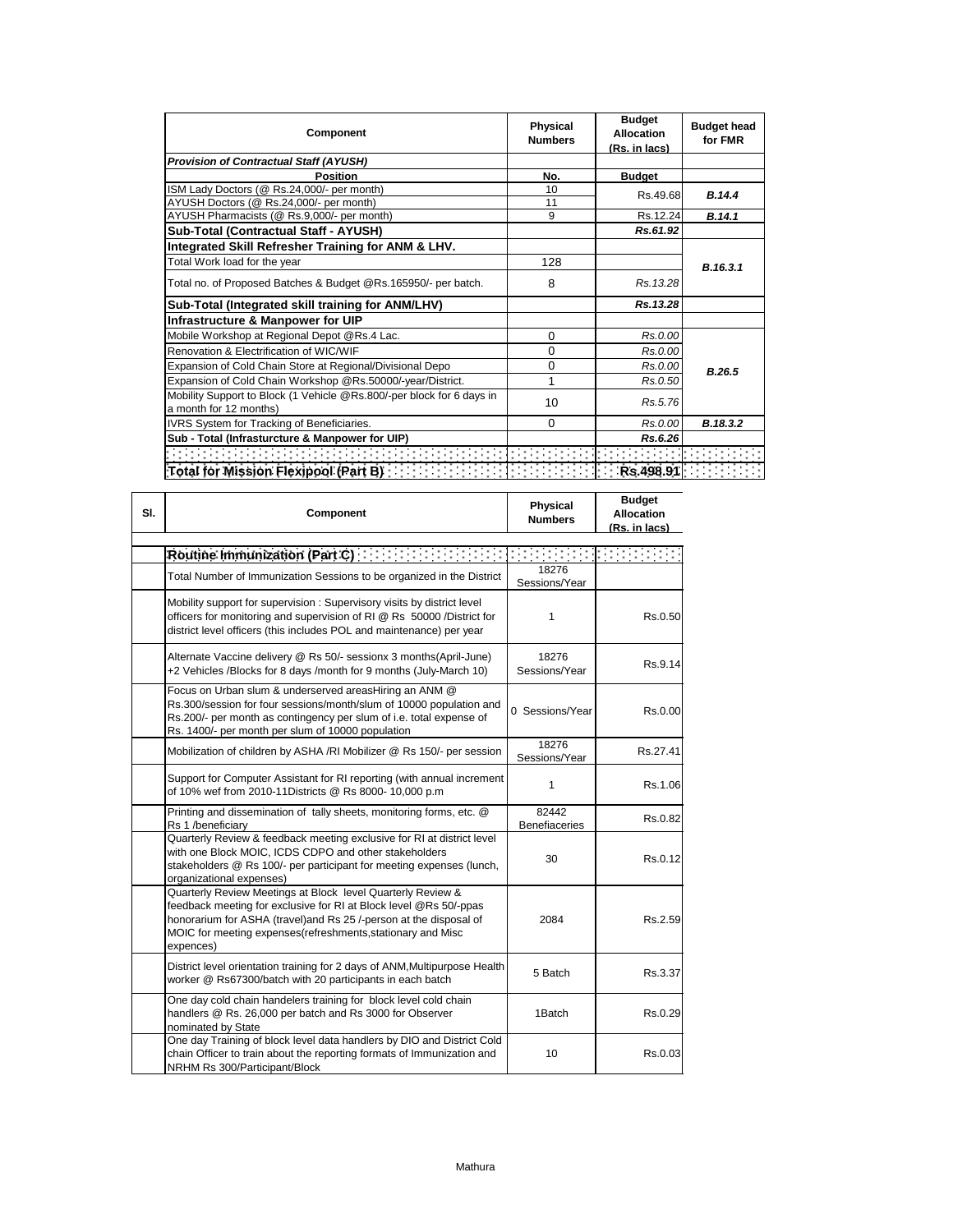| Component                                                                                                                                                           | Physical<br><b>Numbers</b>     | <b>Budget</b><br><b>Allocation</b><br>(Rs. in lacs) | <b>Budget head</b><br>for FMR |
|---------------------------------------------------------------------------------------------------------------------------------------------------------------------|--------------------------------|-----------------------------------------------------|-------------------------------|
| Microplanning at SC levelRs 100/- per subcentre (meeting at block<br>level, logistic)                                                                               | 215                            | Rs.0.22                                             |                               |
| Microplanning at Block & District levelFor consolidation of microplan<br>at PHC/CHC level @ Rs 1000/- block & at district level @ Rs 2000/-<br>per district         | 1District & 10<br><b>Block</b> | Rs.0.12                                             |                               |
| Consumables for computer including provision for internet access for<br>RIMSRs 400/- Month / Districts                                                              | 1                              | Rs.0.05                                             |                               |
| Red/Black Plastic bags etc, 2 bags per session @ Rs. 2/Bag                                                                                                          | 18276<br>Sessions/Year         | Rs.0.85                                             |                               |
| Purchase of Bleach/Hypochlorite solution Rs. 500/vaccine storage<br>point/year X 1000 vaccine storage points                                                        | 12 Vaccine<br>storage points   | Rs.0.06                                             |                               |
| Purchase of Twin bucket Rs 400 per PHC/CHC per year                                                                                                                 | 12 Vaccine<br>storage points   | Rs.0.05                                             |                               |
| Funds for purchase of small polythene zipper bags to keep vaccines in<br>the vaccine carriers Rs. 0.5/polythene bag X total number of<br>sessions/year +10% wastage | 18276<br>Sessions/Year         | Rs.0.11                                             |                               |
| Funds for preparing disposal pit for disposal of sharp immunization<br>waste. Rs. 3500/pit X 500 vaccine storage points                                             | 6 Pits                         | Rs.0.21                                             |                               |
| <b>RI</b> subtotal                                                                                                                                                  |                                | Rs.47.00                                            |                               |
| <b>Cold Chain maintenance</b>                                                                                                                                       |                                |                                                     |                               |
| Cold chain maintenance@Rs 500/Block & Rs 10,000/District/Year                                                                                                       | 1District & 10<br><b>Block</b> | Rs.0.19                                             |                               |
| POL for vaccine delivery from State to District and from district to<br>PHC/CHCs@ Rs. 100000/- district/Year)                                                       | 1District                      | Rs.1.00                                             |                               |
| <b>Subtotal Cold Chain</b>                                                                                                                                          |                                | Rs.1.19                                             |                               |
| Sub Total (Part C)                                                                                                                                                  |                                | Rs.48.19                                            |                               |

|                | Part D National Program                          |                                   |                                                     |                               |
|----------------|--------------------------------------------------|-----------------------------------|-----------------------------------------------------|-------------------------------|
| 1. NPCB        |                                                  |                                   |                                                     |                               |
| SI.            | Component                                        | Physical<br><b>Numbers</b>        | <b>Budget</b><br><b>Allocation</b><br>(Rs. in lacs) | <b>Budget Head</b><br>for FMR |
| 1.1            | Govt Sector 30% of Tot. Trgt @531/cat.oprt.(IOL) | 2513                              | 1334403                                             |                               |
| $1.2$          | NGO Sector 20% of Tot Trgt @ 656/Cat. Oprt.(IOL) | 1676                              | 1099456                                             |                               |
| 1.3            | Pvt. Sector 50% of Tot trgt.                     | 4189                              | $\Omega$                                            |                               |
|                | <b>Sub Total</b>                                 | 8378                              | 2433859                                             |                               |
| $\overline{2}$ | SES (Free Spec. to Children) @ of 100/-Spec      | 872                               | $\Omega$                                            |                               |
| 3              | Vision Centre @ 50,000/Centre Equipment          | 1 Govt/NGO                        | 50000                                               |                               |
| 4              | Operations other than Cataract                   | 138                               | 138000                                              |                               |
| 5              | Eye Collection @ 500/Cornea.                     | $\Omega$                          | $\Omega$                                            |                               |
|                | Total allocated for the District in Rs.          | 9388                              | 2621859                                             |                               |
|                | 2. RNTCP(WB)                                     |                                   |                                                     |                               |
| SI.            | Component                                        | <b>Physical</b><br><b>Numbers</b> | <b>Budget</b><br>Allocation<br>(Rs. in lacs)        | <b>Budget Head</b><br>for FMR |
|                | <b>1 CIVIL WORKS</b>                             |                                   | 65000                                               |                               |
|                |                                                  |                                   |                                                     |                               |
|                | <b>2 LABORATORY MATERIALS</b>                    |                                   | 320000                                              |                               |
|                | 3 HONERARIUM                                     |                                   | 503213                                              |                               |
|                | 4 IEC/PUBLICITY                                  |                                   | 149300                                              |                               |
|                | <b>5 EQUIPMENT MAINTENANCE</b>                   |                                   | 80400                                               |                               |
|                | 6 TRAINING                                       |                                   | 161805                                              |                               |
|                | <b>7 POL &amp; VEHICLE MAINTENANCE</b>           |                                   | 100000                                              |                               |
|                | <b>8 VEHICLE HIRING CHARGES</b>                  |                                   | 270000                                              |                               |
|                | 9 NGO/PP SUPPORT                                 |                                   | 338400                                              |                               |
|                | 10 MISCELLANEOUS EXPENSES                        |                                   | 258960                                              |                               |
|                | 11 CONTRACTUAL SERVICES                          |                                   | 2616000                                             |                               |
|                | 12 PRINTING<br><b>13 RESEARCH &amp; STUDIES</b>  |                                   | 133179                                              |                               |
|                | <b>14 MEDICAL COLLEGES</b>                       |                                   |                                                     |                               |
|                | <b>15 PROCUREMENT OF VEHICLES</b>                |                                   | $\Omega$                                            |                               |
|                | <b>16 PROCUREMENT OF EQUIPMENT</b>               |                                   |                                                     |                               |
|                | Sub-TOTAL<br><b>Grand Total</b>                  | 4996257                           | 4996257                                             |                               |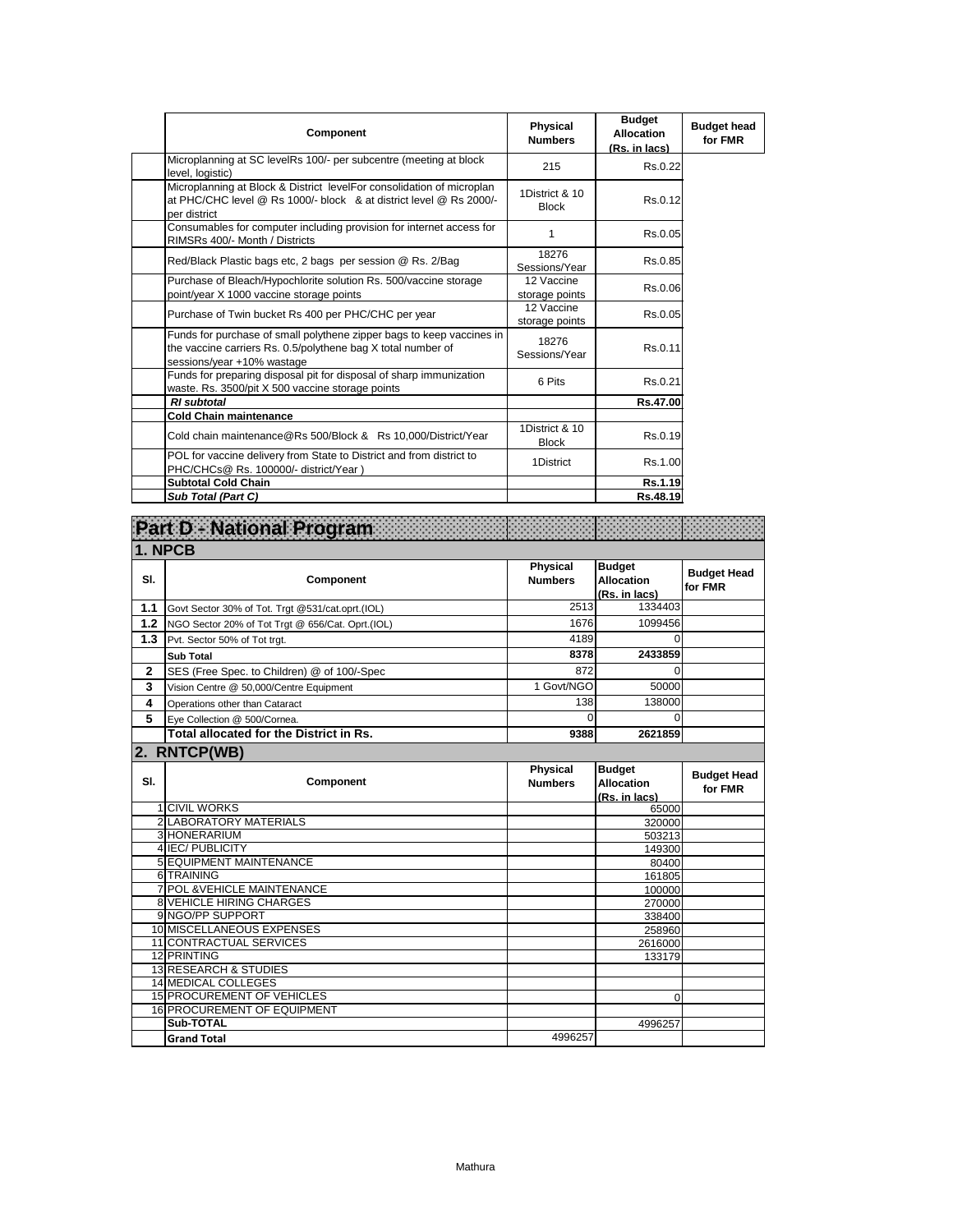|         | Component                                                                                    | Physical<br><b>Numbers</b>        | <b>Budget</b><br><b>Allocation</b> | <b>Budget head</b><br>for FMR |
|---------|----------------------------------------------------------------------------------------------|-----------------------------------|------------------------------------|-------------------------------|
| 3. NLEP |                                                                                              |                                   | <u>(Rs. in lacs)</u>               |                               |
|         | <b>Activities</b>                                                                            | <b>Physical Targets Financial</b> |                                    |                               |
|         |                                                                                              |                                   | <b>Allocation</b>                  |                               |
|         | 1 Contractual Services- Driver                                                               |                                   |                                    |                               |
|         | Remuneration @ Rs. 7,000/= P.M.                                                              | 1                                 | 84000                              |                               |
|         | Sub total                                                                                    |                                   | 84000                              |                               |
|         | 2 Office Maintenance                                                                         |                                   |                                    |                               |
|         | Telephone/Fax/Internet @ Rs. 15,000/= P.A.                                                   |                                   | 15000                              |                               |
|         | Office Operation & Maintenance @ Rs. 18,000/= P.A.                                           |                                   | 18000                              |                               |
|         | Consum-ables Stationery @ Rs. 24,000 P.A.                                                    |                                   | 24000                              |                               |
|         | Maintenance of Office Equipment & Furniture etc.                                             |                                   | 15000                              |                               |
|         | Sub total                                                                                    |                                   | 72000                              |                               |
|         | 3 Mobility-                                                                                  |                                   |                                    |                               |
|         | Vehicle operation / hiring of 1 Vehicle @ Rs 75000 P.A.                                      |                                   | 75000                              |                               |
|         | Sub total                                                                                    |                                   | 75000                              |                               |
|         | 4 Training                                                                                   |                                   |                                    |                               |
|         | 4 Days' Training of newly recruited Medical Officers @ Rs 28,000 per<br>batch of 30 trainees | 18                                | 16800                              |                               |
|         | 3 Days' Training of newly recruited Health Workers @ Rs 24,000 per<br>batch of 30 trainees   | $\mathbf 0$                       | $\Omega$                           |                               |
|         | 2 Days' Refresher Training of Medical Officers @ Rs 16,000 per batch<br>of 30 trainees       | 30                                |                                    |                               |
|         | 2 Days' Refresher Training of Health Workers @ Rs 16,000 per batch<br>of 30 trainees         | 105                               | 72000                              |                               |
|         | Sub total                                                                                    |                                   | 88800                              |                               |
|         | 5 Procurement                                                                                |                                   |                                    |                               |
|         | Supportive medicines and other items for patients @ Rs39 per patient<br>under treatment      |                                   | 1500                               |                               |
|         | Splints, Crutches, Items for Deformity Patients Rs. 15/= per patient<br>under treatment      |                                   | 2000                               |                               |
|         | Patient Welfare Rs. 26/= per patient under treatment                                         |                                   | 2000                               |                               |
|         | Printing of forms @ Rs. 39/= per patient under treatment                                     |                                   | 1500                               |                               |
|         | Sub total                                                                                    |                                   | 7000                               |                               |
|         | <b>6 IEC Activities</b>                                                                      |                                   |                                    |                               |
|         | Rallies @ Rs. 5,000/= each                                                                   | 2                                 | 10000                              |                               |
|         | School Quiz @ Rs. 1000/= each<br>IPC workshops of ASHA @ Rs. 5000/= each                     | 10                                | 10000                              |                               |
|         | Health Mela in local festivals, Melas etc. @ Rs. 5,000/= each                                | $\overline{2}$                    | 10000                              |                               |
|         | Sub total                                                                                    |                                   | 5000<br>35000                      |                               |
|         | 7 Urban Leprosy Project                                                                      |                                   |                                    |                               |
|         | <b>Supportive Medicines</b>                                                                  |                                   | 9000                               |                               |
|         | Monitoring & Supervision                                                                     |                                   | 6000                               |                               |
|         | MDT delivery & follow-up services                                                            |                                   | 11300                              |                               |
|         | Sub total                                                                                    |                                   | 26300                              |                               |
|         | 8 Incentive to Ashas                                                                         |                                   | 4900                               |                               |
|         | 9 Review Meetings                                                                            |                                   | 18000                              |                               |
|         | 10 Disability Prevention & Medical Rehabilitation                                            |                                   |                                    |                               |
|         | Screening Camp for selection of RCS patients                                                 |                                   | 0                                  |                               |
|         | Screening Camp - miscellaneous expenses                                                      |                                   | U                                  |                               |
|         | Screening Camp- Self Care Kits & patient Welfare items                                       |                                   | 0                                  |                               |
|         | Sub total                                                                                    |                                   | $\Omega$                           |                               |
|         | 11 Cash Assistance                                                                           |                                   |                                    |                               |
|         | Cash assistance- POL for Vehicle                                                             |                                   | 10000                              |                               |
|         | Cash assistance- TA DA for Leprosy Staff                                                     |                                   | 30000                              |                               |
|         | Sub total                                                                                    |                                   | 40000                              |                               |
|         | <b>Grand Total</b>                                                                           |                                   | 451000                             |                               |
|         | 4. NVBDCP                                                                                    |                                   |                                    |                               |
| Sl.     | <b>Activity Proposed</b>                                                                     | Physical                          | <b>Budget</b>                      | <b>Budget</b> head            |
| No.     |                                                                                              | <b>Numbers</b>                    | Allocation (Rs.<br>In lacs)        | for FMR                       |
|         | 1 DBS (Domestic Budgetary Support)                                                           |                                   |                                    |                               |
|         | 1.1 Malaria                                                                                  |                                   |                                    |                               |
|         | Incentive to ASHA                                                                            |                                   |                                    |                               |
|         | Training                                                                                     |                                   |                                    |                               |
|         | Monitoring & Supervision                                                                     |                                   |                                    |                               |
|         |                                                                                              |                                   | 45000                              |                               |
|         | BCC/IEC Anti Malaria Month                                                                   |                                   | 30000                              |                               |